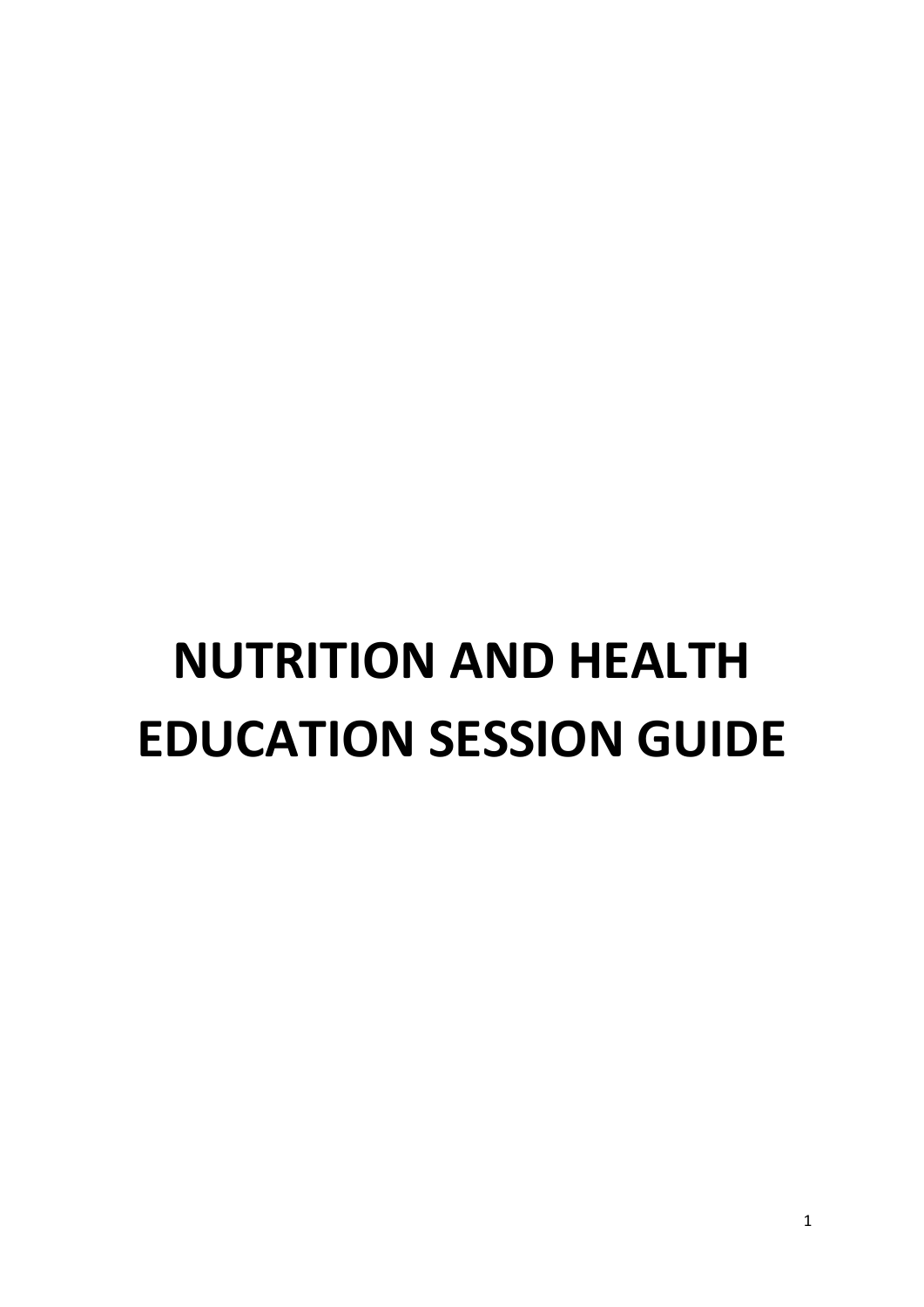#### **HOW TO CONDUCT A EDUCATION SESSION**

- $\checkmark$  Conduct a class room or group session
- $\checkmark$  Ideally should have not more than 15 person per group
- $\checkmark$  Group education should begin with the identification of what concepts teens already know
- $\checkmark$  Begin with an interactive discussion about the topic to be discussed.
- $\checkmark$  Group education should be as interactive as possible
- $\checkmark$  It is important to model desired behaviours or to demonstrate procedures in addition to verbally describing them ( such as hand washing)
- $\checkmark$  It is also important to allow adequate time for teens to practice the skills
- $\checkmark$  or behaviours they are being shown
- $\checkmark$  Role play could be used- Two individuals in each group can role play the desired behaviour (such as how to choose food you eat)
- $\checkmark$  It is important to provide each teen an opportunity to provide input during group education activities
- $\checkmark$  If 1 or 2 individuals dominate the conversation, educator should ask each member of the group to provide an answer or personal reflection on the issue being discussed.
- $\checkmark$  Educator should remember that adolescents may only be able to learn a few concepts at a time. Therefore information in initial sessions should be limited to what is most necessary to know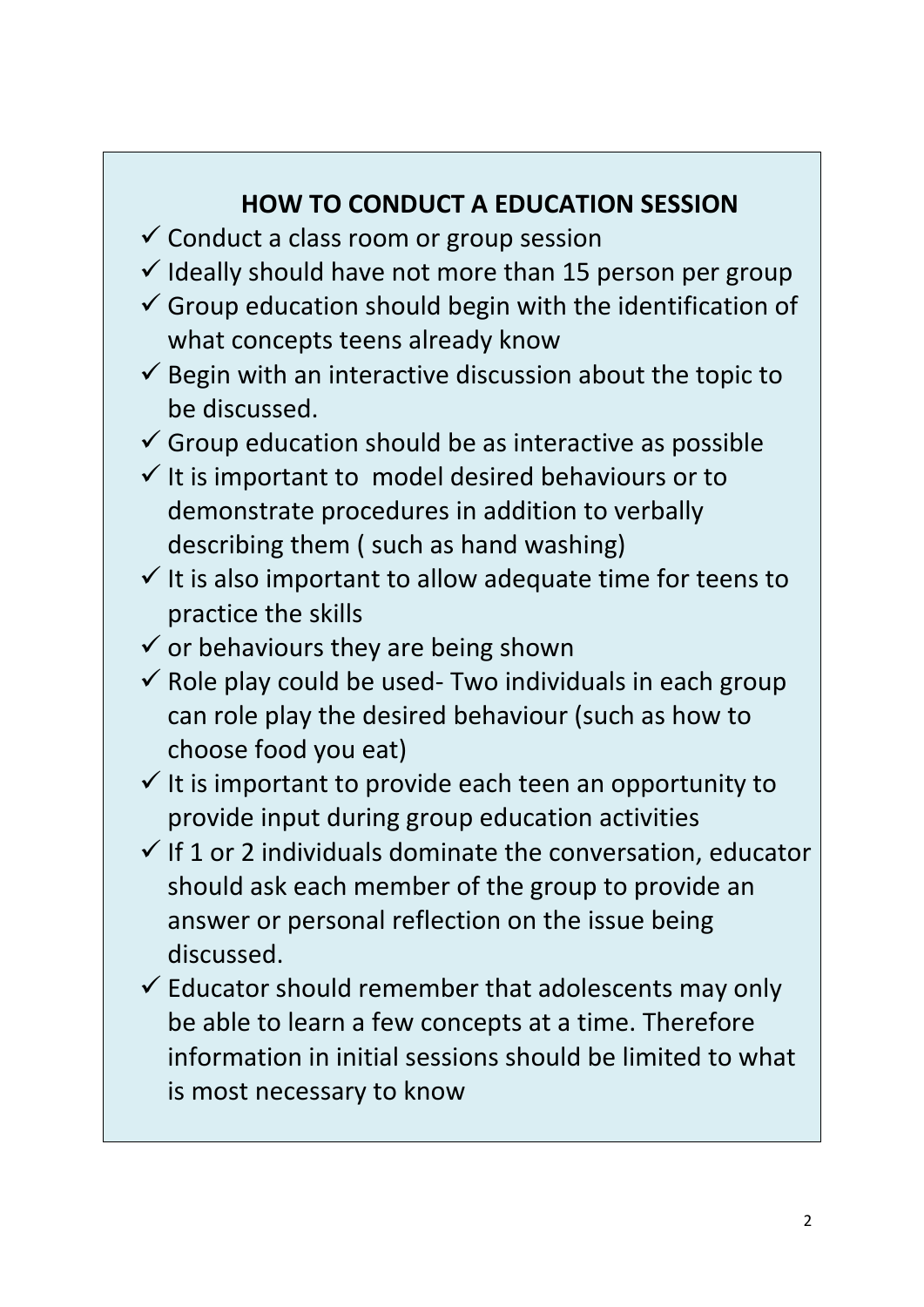#### **HOW TO USE THIS GUIDE**

- $\checkmark$  This guide should be developed as a flipchart/flipbook
- $\checkmark$  Each page should be shown to group and explained
- $\checkmark$  Each session should be conducted separately
- $\checkmark$  Each session should be of at least 20minutes duration
- $\checkmark$  The sequence of sessions should be followed
- $\checkmark$  Reinforce the messages at the end of each session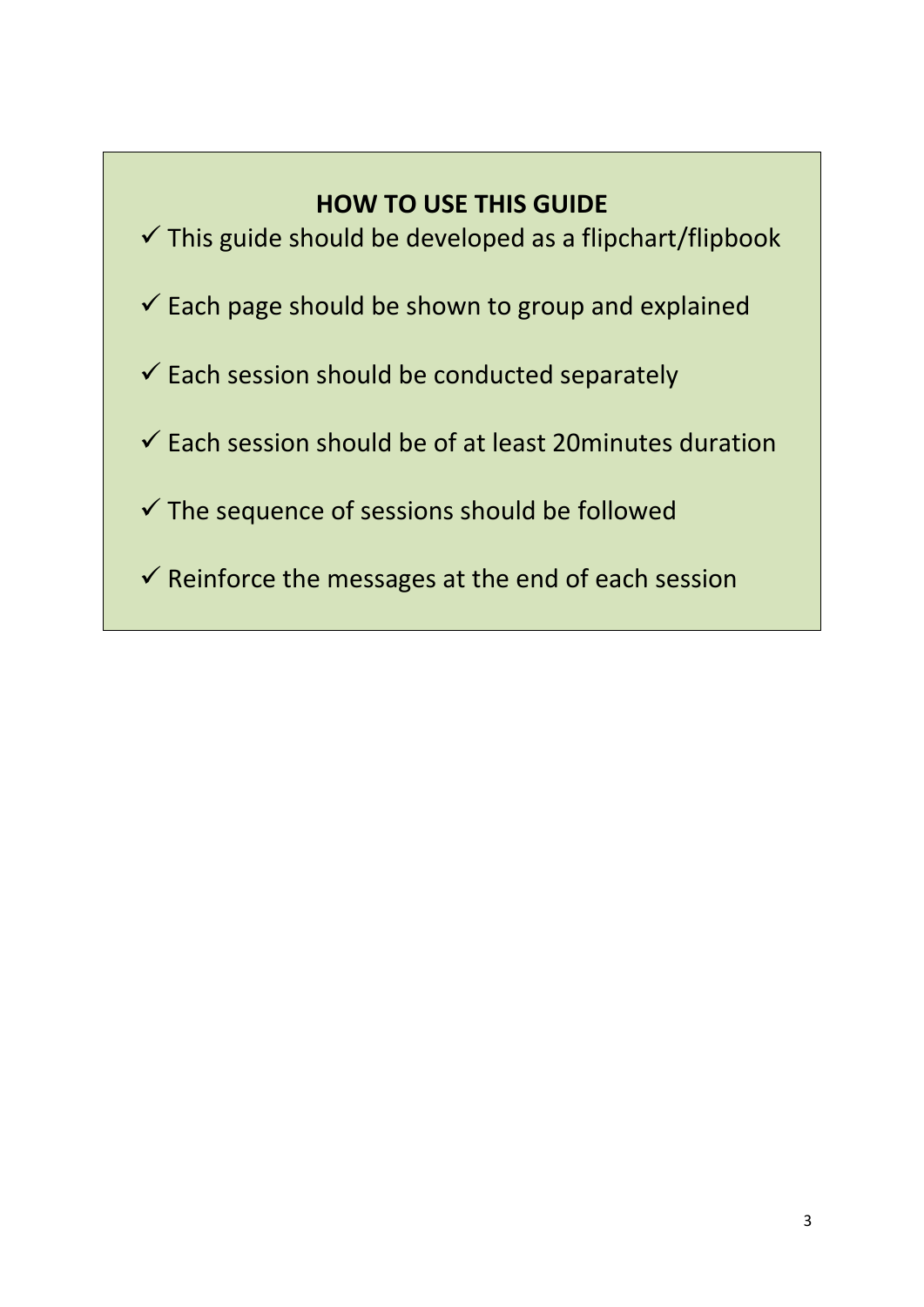| SNO.           | <b>SESSION</b>                                      | <b>PAGE</b> |
|----------------|-----------------------------------------------------|-------------|
| $\mathbf{1}$   | <b>SESSION 1- PERSONAL HYGIENE AND SANITATION</b>   | $6-9$       |
| $\overline{2}$ | <b>SESSION 2- NUTRITION</b>                         | $10-19$     |
| 3              | <b>SESSION 3- IRON AND ANAEMIA</b>                  | $20 - 24$   |
| 4              | <b>SESSION 4- ANAEMIA - CAUSES &amp; PREVENTION</b> | $25 - 33$   |
| 5              | <b>SESSION 5- PHYSICAL ACTIVITY</b>                 | 34-38       |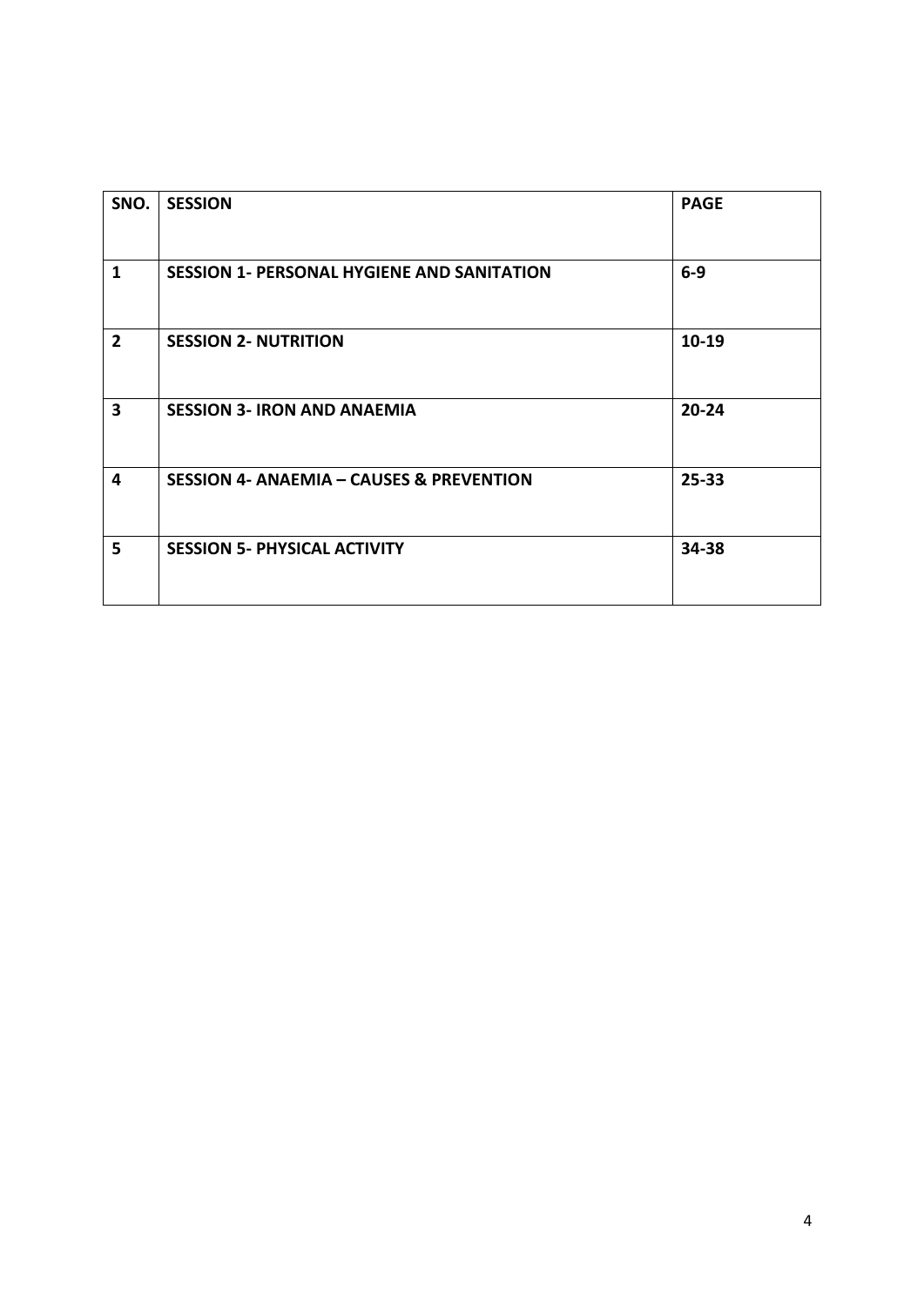# **SESSION 1 PERSONAL HYGIENE AND SANITATION**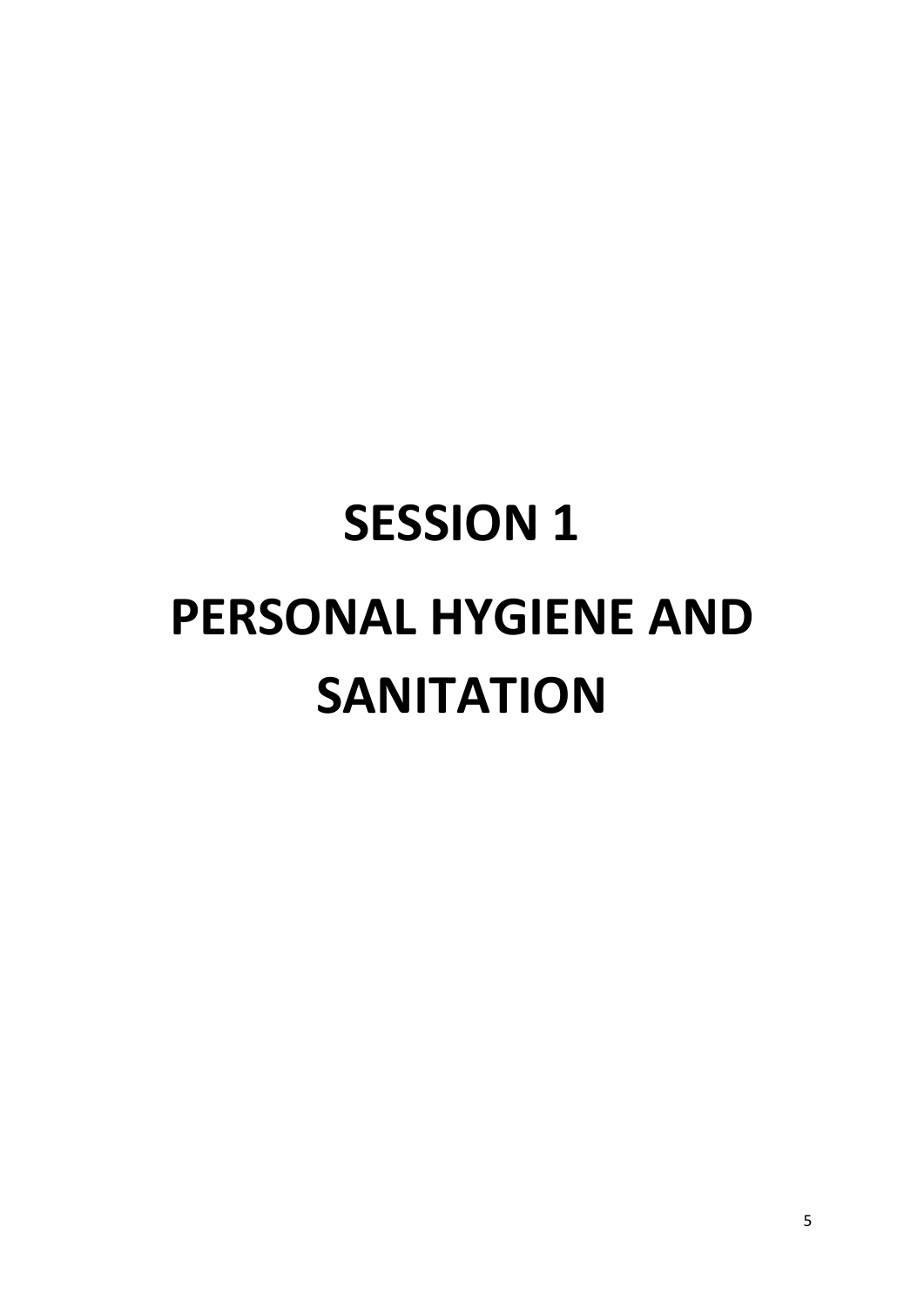| <b>PICTURE 1 - BATH</b>        | <b>Messages with Picture 1</b><br><b>BATH</b>                                                                                                                                     |
|--------------------------------|-----------------------------------------------------------------------------------------------------------------------------------------------------------------------------------|
|                                | $\checkmark$ Take at least one bath daily<br>$\checkmark$ Use your own towel only<br>$\checkmark$ Use clean water for bathing<br>$\checkmark$ Wear clean clothes after<br>bathing |
| <b>PICTURE 2- ORAL HYGIENE</b> | <b>Messages with Picture 2</b><br><b>ORAL HYGIENE</b>                                                                                                                             |
|                                | Brush your teeth daily<br>$\checkmark$ Brush your teeth every<br>morning and before going<br>to sleep at night<br>$\checkmark$ Use clean water for<br>brushing                    |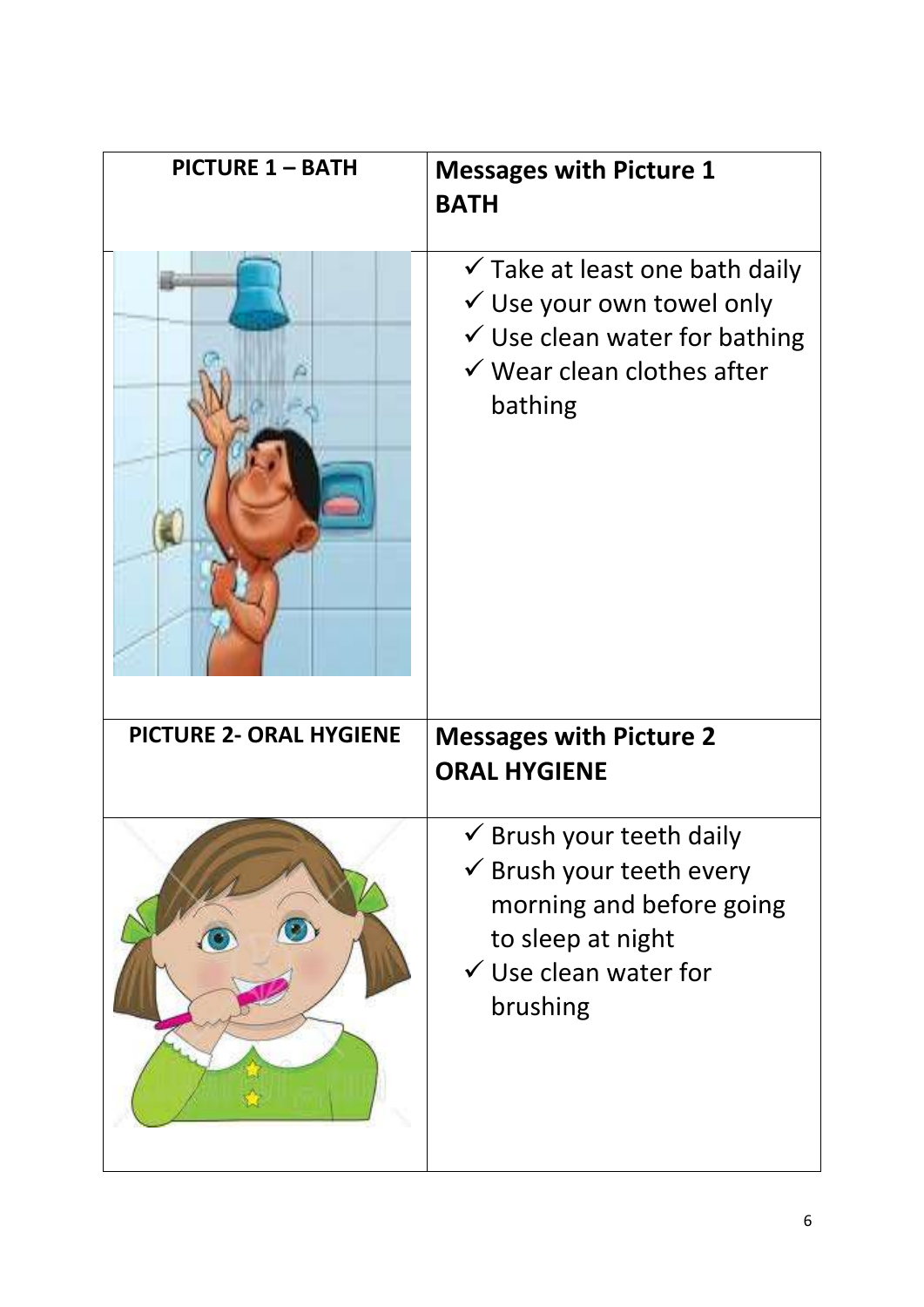| <b>PICTURE 3- HAND WASH</b> | <b>Messages with Picture 3</b><br><b>HAND WASH</b>                                                                                                                                                                                                                                                                                                                                        |
|-----------------------------|-------------------------------------------------------------------------------------------------------------------------------------------------------------------------------------------------------------------------------------------------------------------------------------------------------------------------------------------------------------------------------------------|
|                             | $\checkmark$ Wash hands following use of<br>toilet<br>$\checkmark$ Wash hands before eating<br>food<br>$\checkmark$ Wash your hands after<br>coming in contact with<br>animals<br>$\checkmark$ Wash your hands after being<br>ion contact with sick person<br>$\checkmark$ Wash hands with soap<br>$\checkmark$ Wash both sides of your<br>hands, wrist, between your<br>finger and nails |
| <b>PICTURE 4- NAILS</b>     | <b>Messages with Picture 4</b>                                                                                                                                                                                                                                                                                                                                                            |
|                             | <b>NAILS</b>                                                                                                                                                                                                                                                                                                                                                                              |
|                             | $\checkmark$ Cut your nails regularly to<br>avoid dirt and germs from<br>entering your mouth<br>$\checkmark$ During hand washing,<br>remove nails from<br>underneath the nails<br>$\checkmark$ Do not bite your nails                                                                                                                                                                     |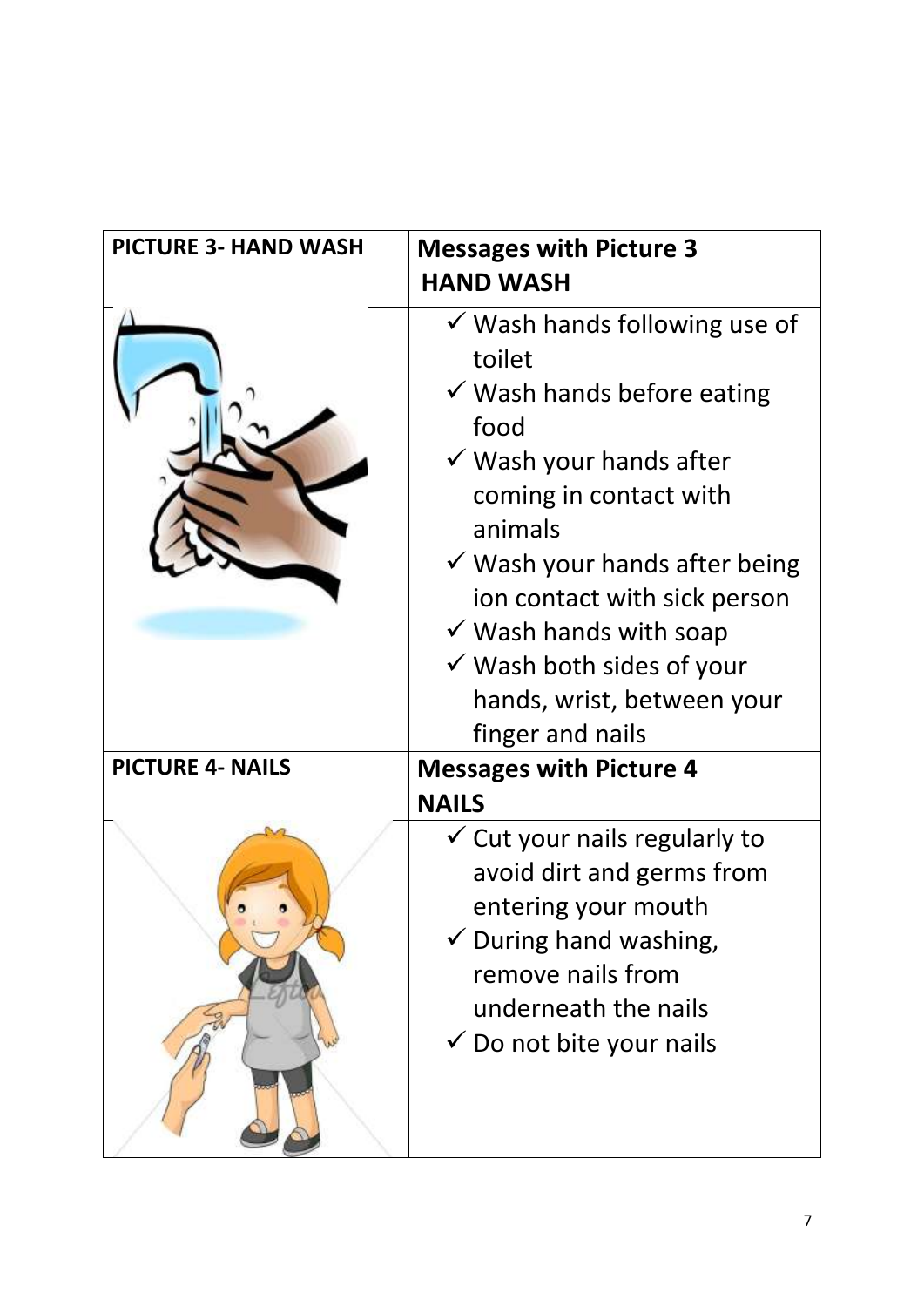| PICTURE- 5- COUGH/SNEEZE         | <b>Messages with Picture 5</b>                                                                                                                                                                                                                                                                                                              |  |
|----------------------------------|---------------------------------------------------------------------------------------------------------------------------------------------------------------------------------------------------------------------------------------------------------------------------------------------------------------------------------------------|--|
|                                  | <b>Coughs and sneezes spread</b><br>disease<br>$\checkmark$ While coughing use<br>handkerchief or inner side<br>of your elbow<br>$\checkmark$ Wash your hands after<br>coughing                                                                                                                                                             |  |
| <b>PICTURE-6- DRINKING WATER</b> | <b>Messages with Picture 6</b>                                                                                                                                                                                                                                                                                                              |  |
|                                  | $\checkmark$ Use clean water from tube<br>well for drinking and<br>cooking<br>$\checkmark$ Store water in clean<br>utensils and always keep it<br>covered<br>$\checkmark$ Do not pollute and waste<br>water<br>$\checkmark$ Ensure proper drainage of<br>used water<br>$\checkmark$ Water should be<br>transported in covered<br>containers |  |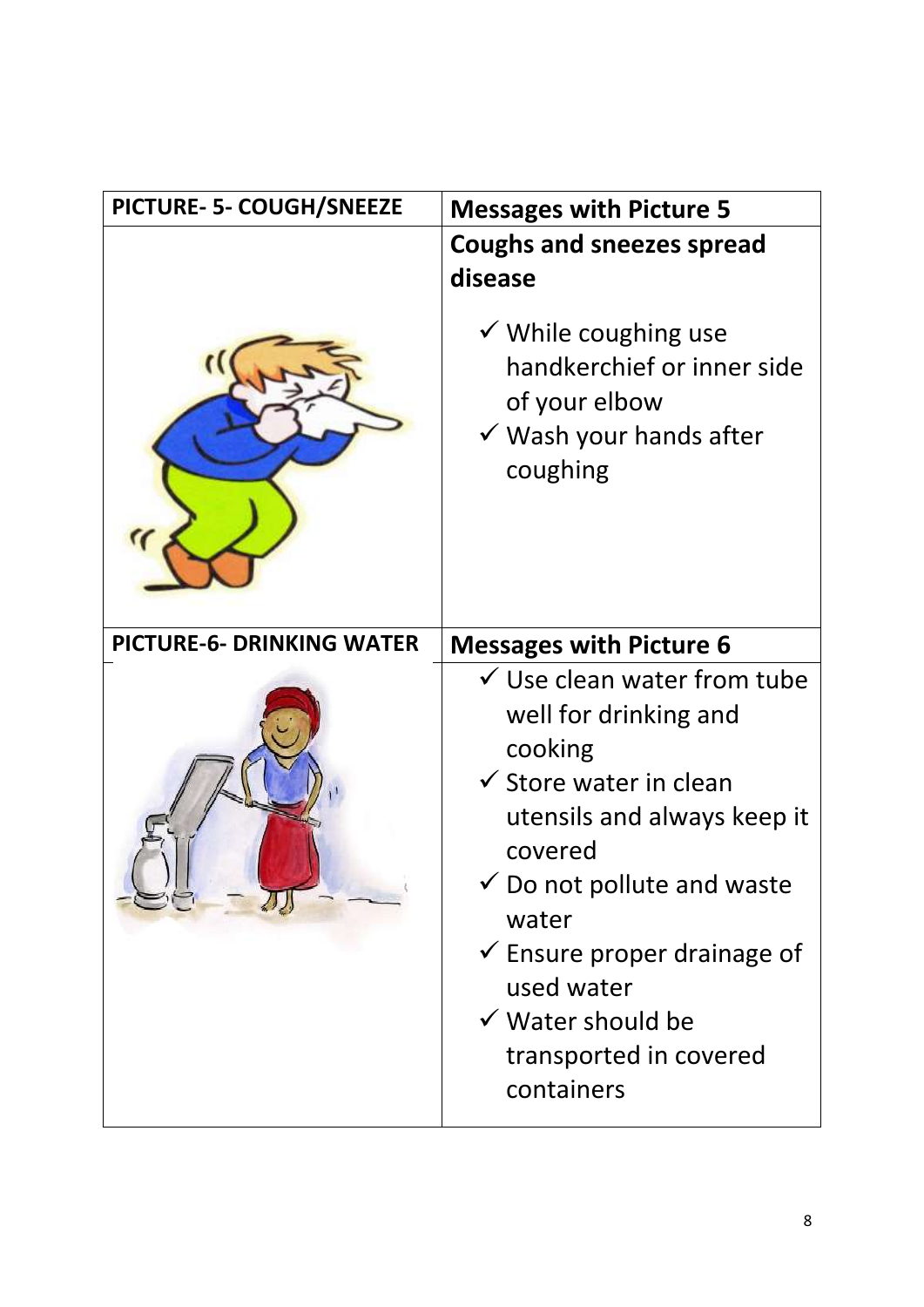| PICTURE-7- WASTE DISPOSAL | <b>Messages with Picture 7</b>                                                                                                                                               |
|---------------------------|------------------------------------------------------------------------------------------------------------------------------------------------------------------------------|
|                           | $\checkmark$ Throw waste in dustbin<br>$\checkmark$ Always keep dustbin<br>covered<br>$\checkmark$ Do not litter<br>$\checkmark$ Dispose waste properly<br>like in deep pits |
| PICTURE-8- FOOD SAFETY    | <b>Messages with Picture 8</b>                                                                                                                                               |
|                           | $\checkmark$ Wash raw fruits and<br>vegetables with clean<br>water before eating<br>$\checkmark$ Utensils used for cooking<br>should be washed with<br>clean water           |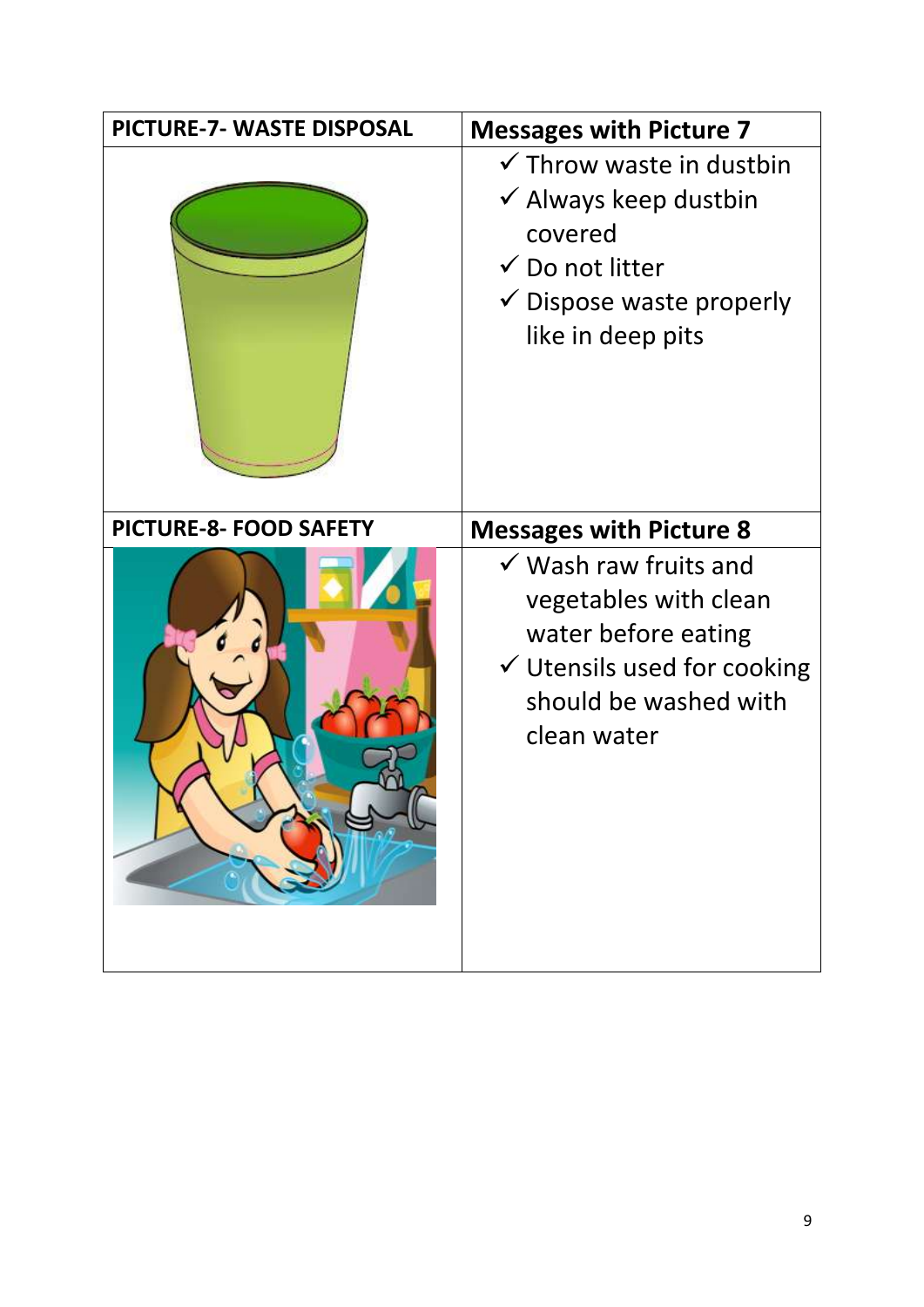# **SESSION 2 NUTRITION**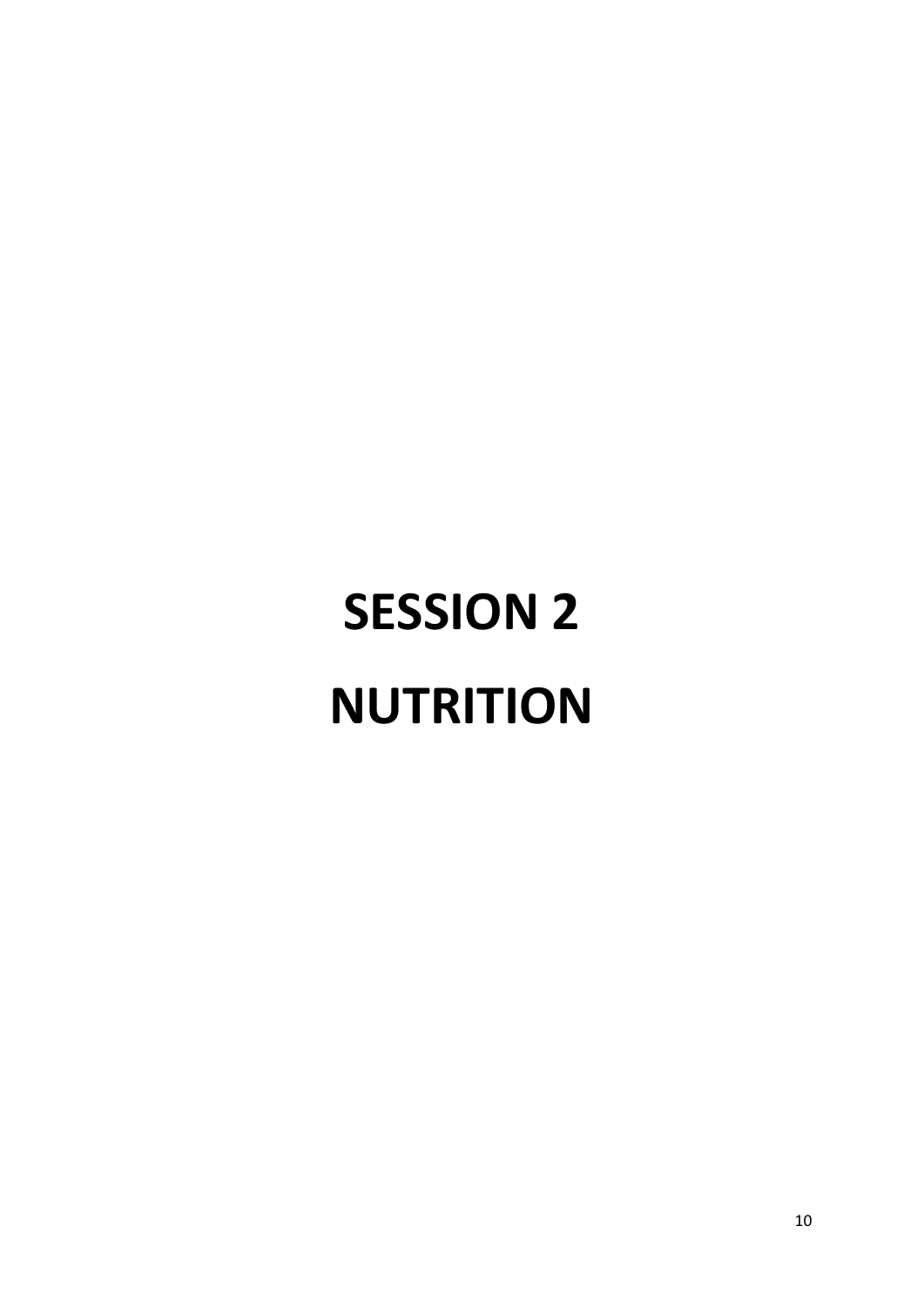# **Food is required to**

- **Make our body strong,**
- **To provided energy to play, study**
- **To do daily activities**
	- **To maintains all body functions**
- **to grow**
- **to gain height**
- **to fight illness and remain healthy**
	- **to become healthy adults**

*During adolescent period the nutritional need of the body increases to maintain growth and development such as height gain and muscle mass. Therefore a balanced intake of food is very important*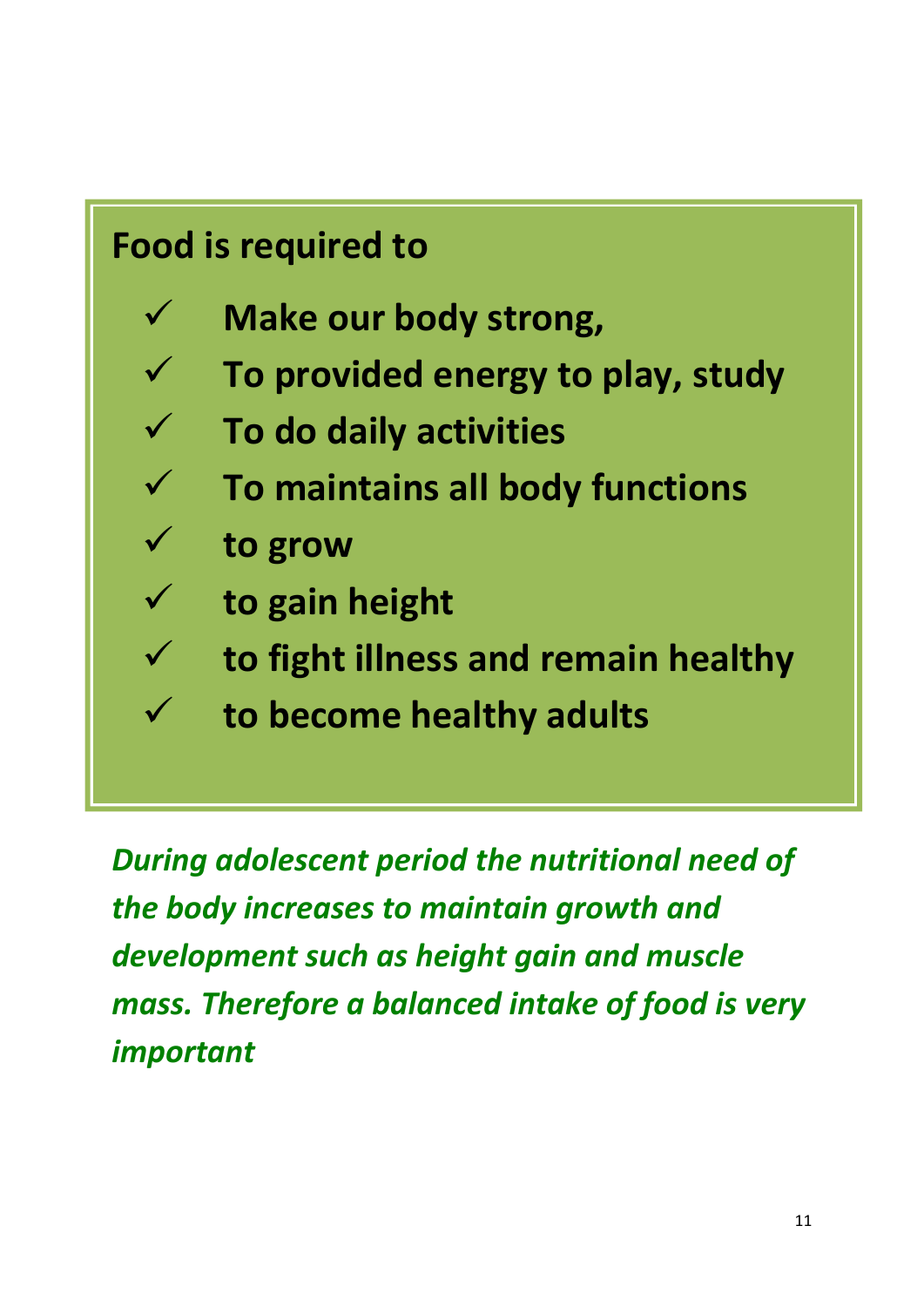#### **Food contain- carbohydrate, fat, proteins, minerals and vitamins**

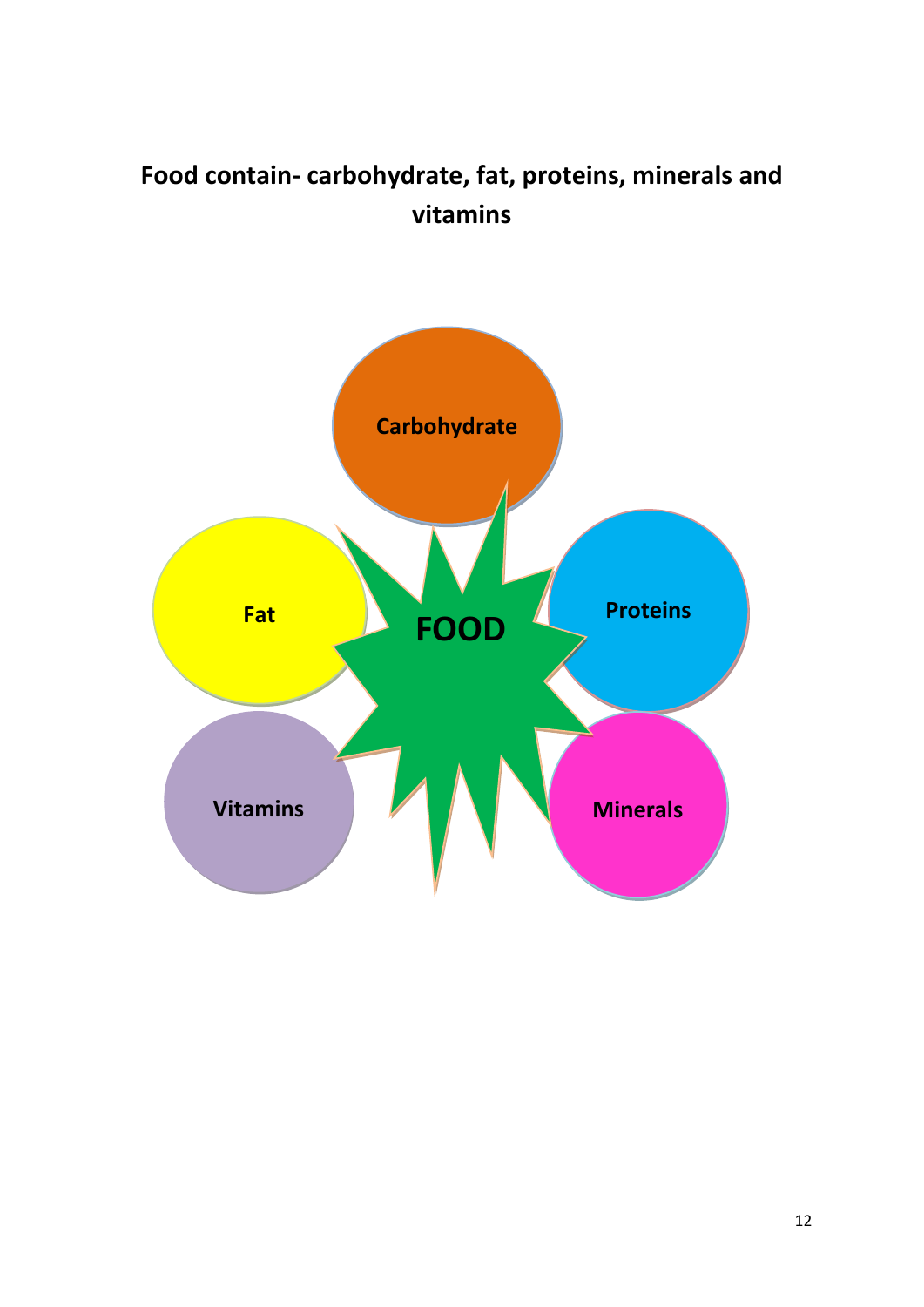### **ENERGY - CARBOHYDRATE AND FATS PROVIDE ENERGY TO OUR BODY**

#### **Carbohydrate rich foods- Rice, wheat, potato, sugar, honey, bajra, jowar**

**WHEAT** RICE





 **BAJRA JOWAR** 



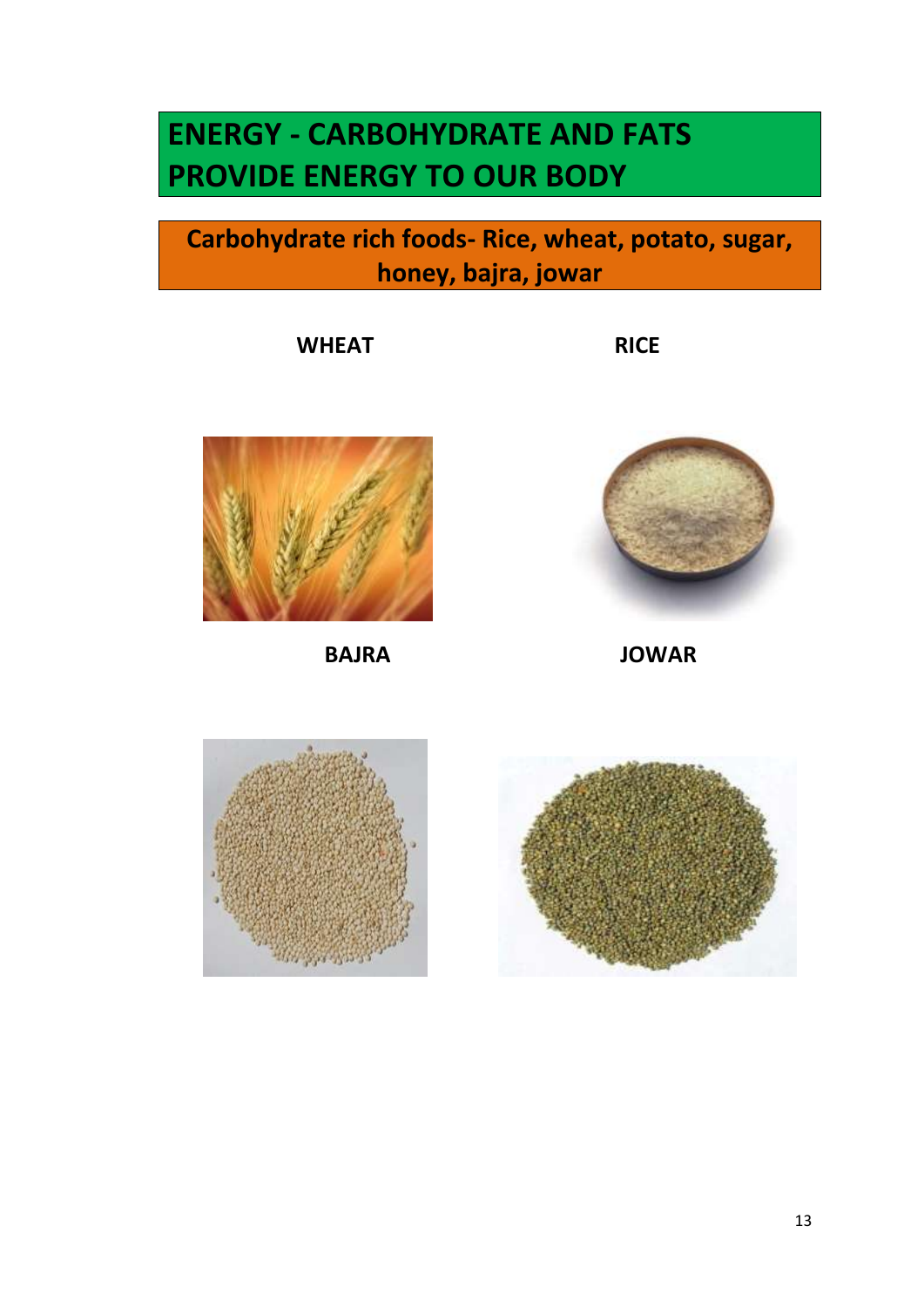**Fat rich foods- oil, ghee, butter, nuts**





**BUTTER** NUTS



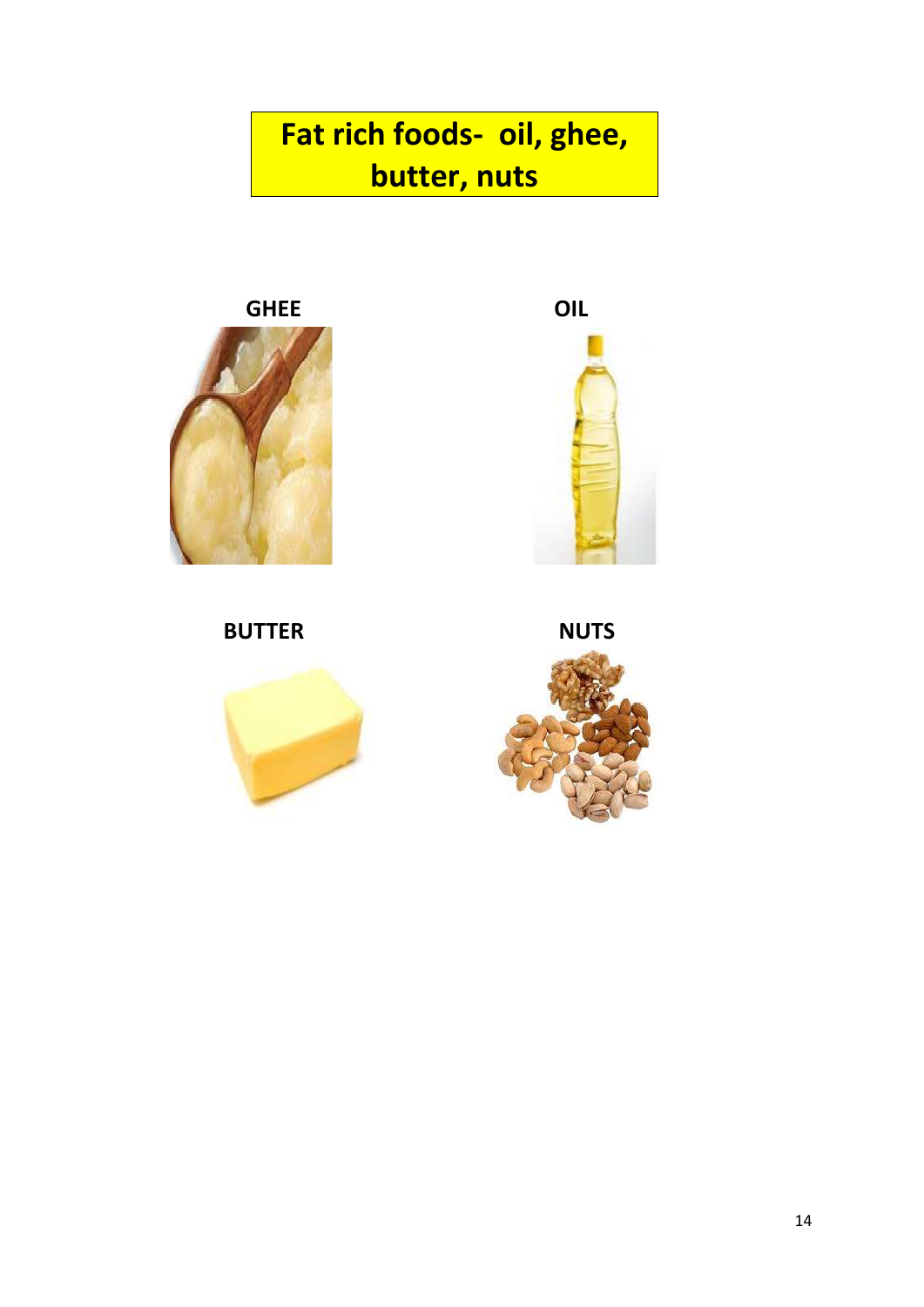### **PROTEINS ARE THE BUILDING BLOCKS OF OUR BODY – MUSCLES AND OTHER ORGANS ARE MADE UP OF PROTEINS MAINLY**

**Protein rich foods- pulses, peas, beans, soyabeans, milk, egg, fishs, meat** 









**EGG**



**PULSES MILK**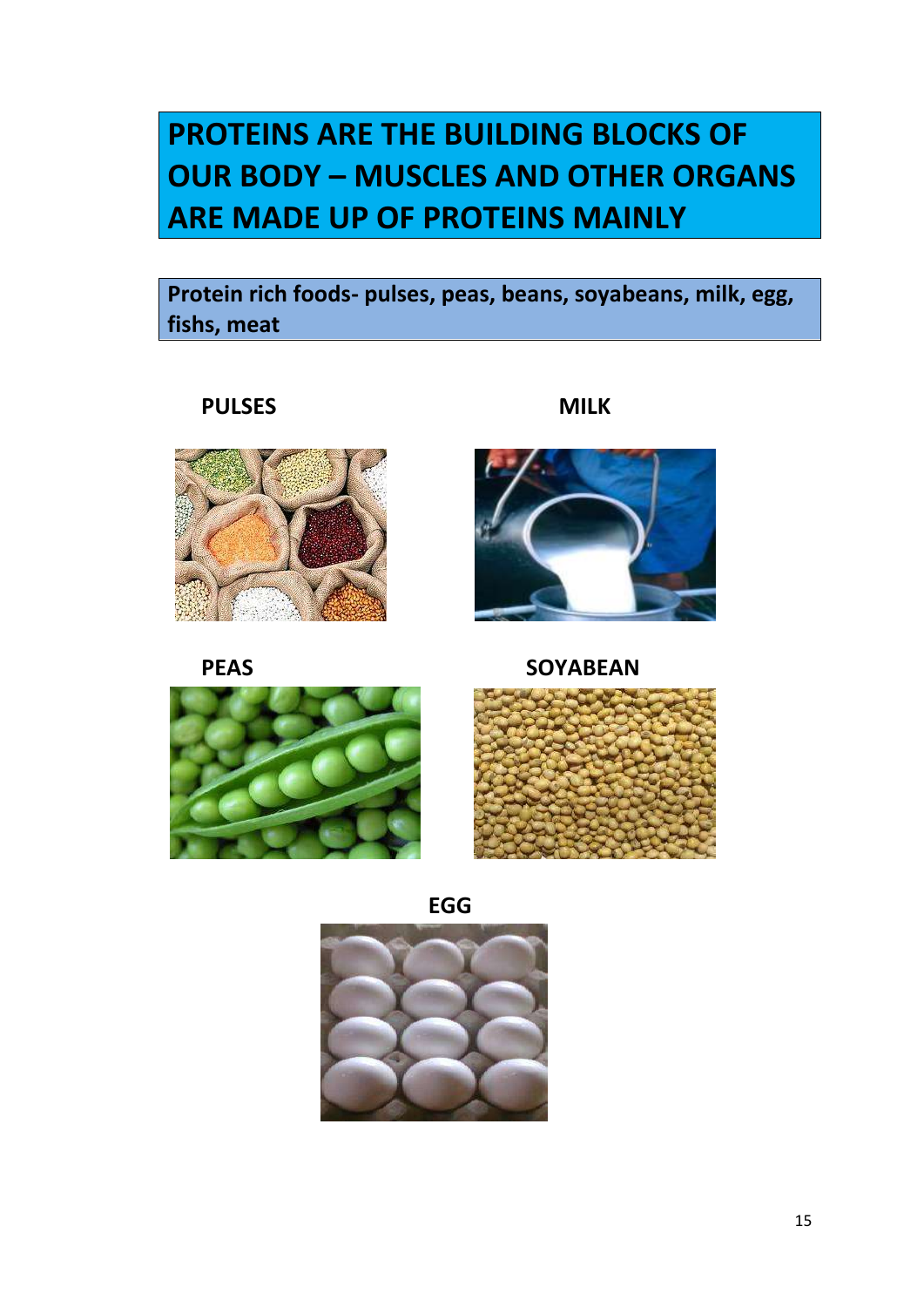**MINERALS ARE NEEDED FOR**

**FOR BONES, TEETH**

**FOR HEALING OF WOUNDS**

**TO FIGHT INFECTIONS** 

**TO CONVERT FOOD INTO ENERGY** 

**REPAIR OF BODY** 

**Important minerals required by our body are:**

- **Calcium**
- $\bullet$  Iron
- **Iodine**
- **Zinc**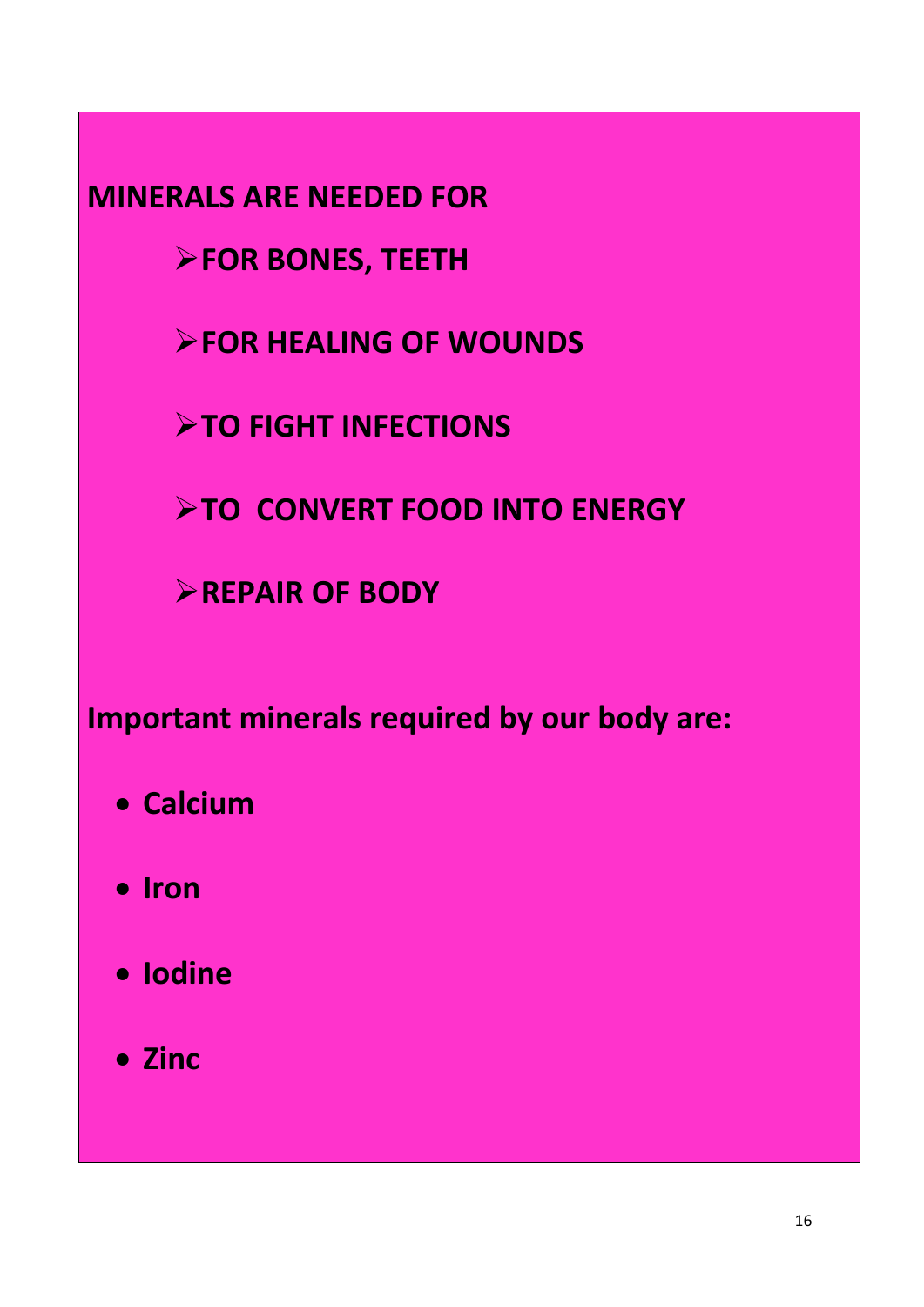**Calcium is needed for strong bones and teeth** 

**Calcium rich foods- milk, pulses, cauliflower, turnip, mustard seeds, cumin seeds, curry leaves,** 







 **Iron is needed for healthy blood –**

**Iron rich foods-Bengal gram, spinach, mint, mustard leaves, turmeric, coconut dry, amaranth**







**Iodine is needed for brain development, body growth, maturation, bone growth** 

**Iodine rich foods-Iodized salt, fresh fish, fish oils, potato, milk** 





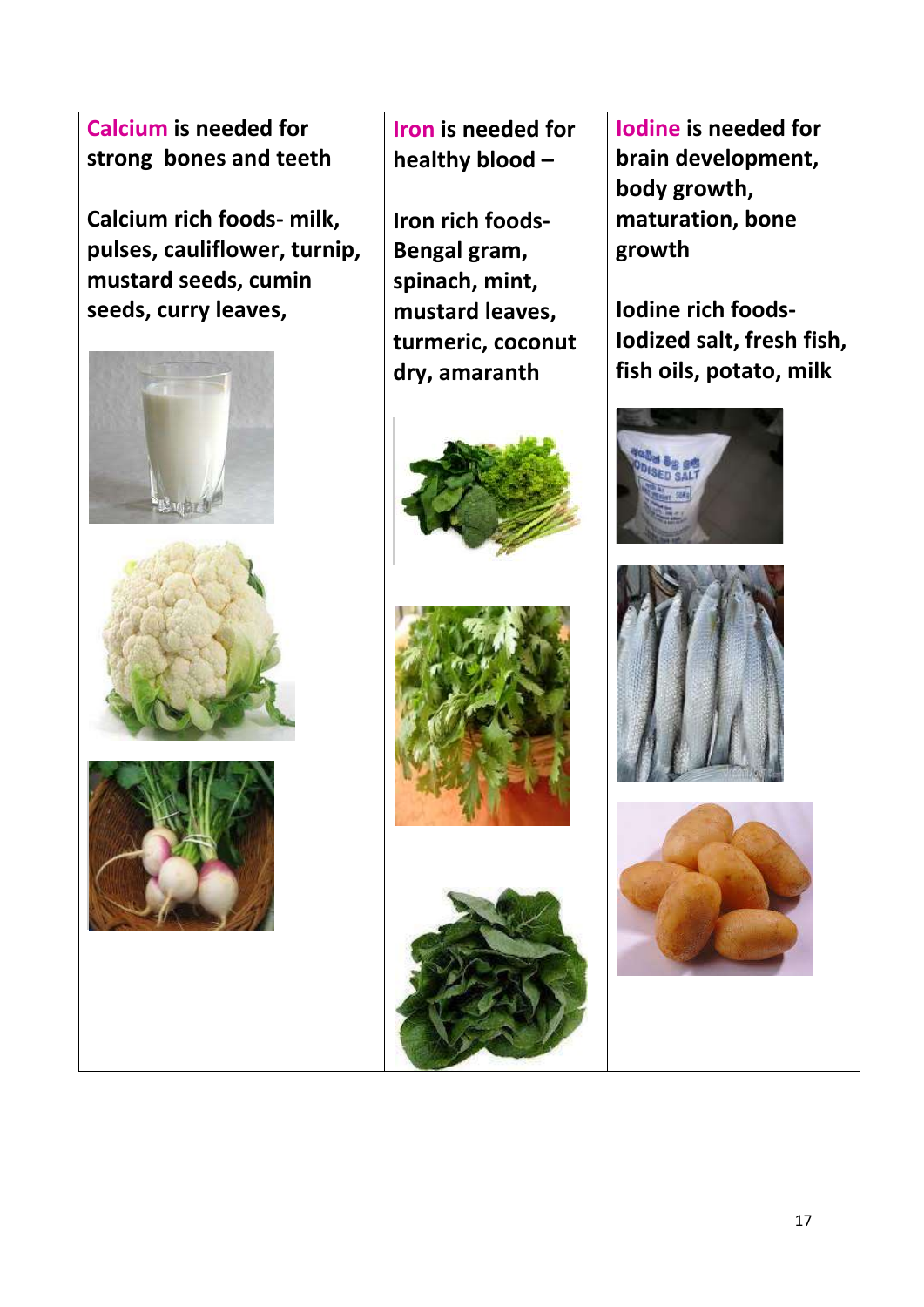## **VITAMINS ARE IMPORTANT FOR NORMAL BODY FUNCTION, EXECUTANCE TO INFECTION, WOUND HEALING, ENERGY PRODUCTION, EXALTHY SKIN** Vitamins are – A,B,C,D,E,K

| Vitamin rich foods- vegetables,   Vitamin C- carrot, guava, |                           |
|-------------------------------------------------------------|---------------------------|
| yellow fruits, citrus fruits, milk,   lemon, tomato, green  |                           |
| egg                                                         | chillies, amal, drumstick |
|                                                             | leaves                    |
|                                                             |                           |



**CARROT GUAVA**



 **LEMON TOMATO**



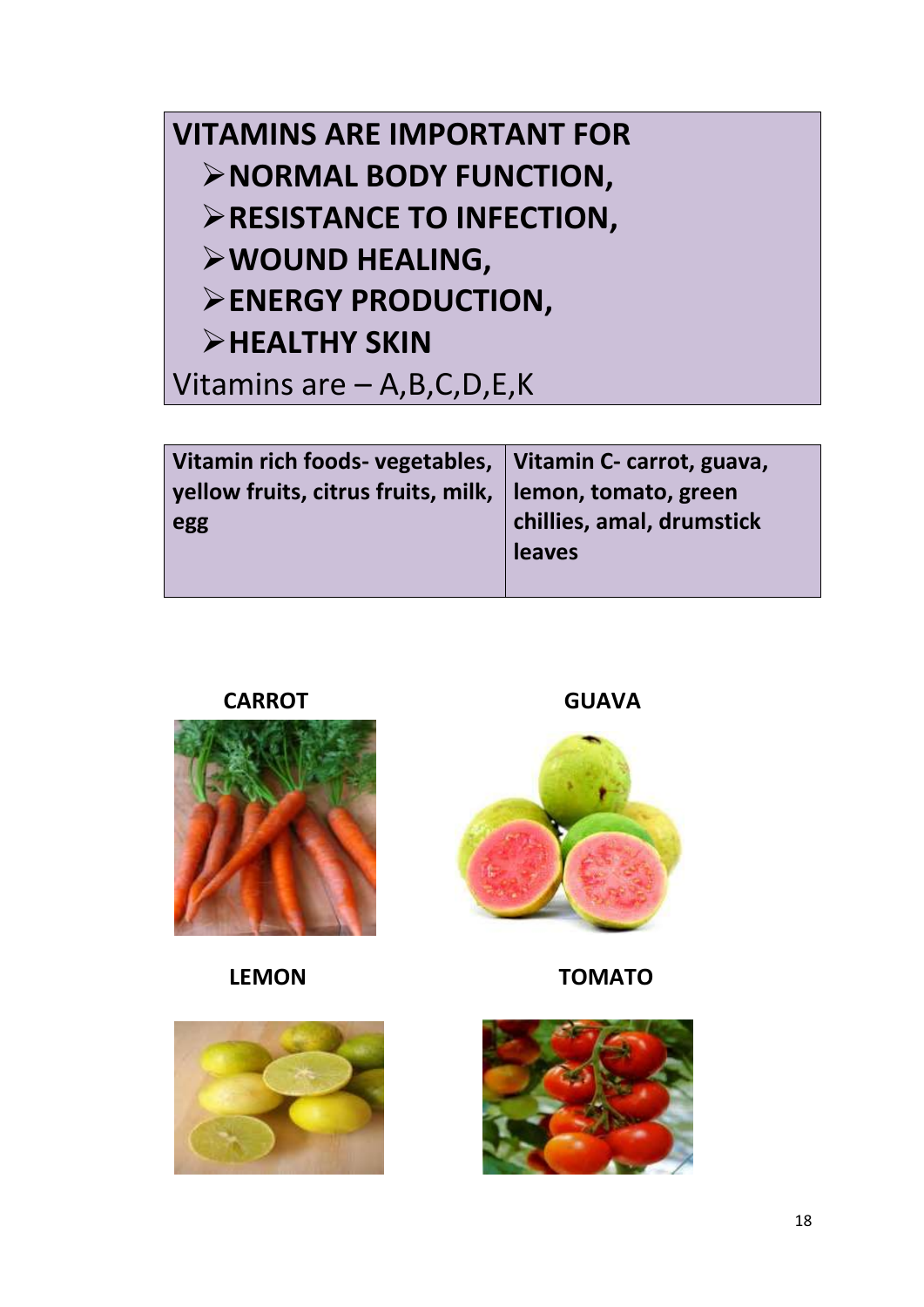#### **PLAN YOUR DAILY DIET**

- Cerelas should be consumed as the main source of energy
- Vegetables and fruits are excellent source of various nutrientseat plenty of them
- Pulses, milk,nuts, are very useful for the body- inlcude few of them in every meal
- Egg and meat are nutritious- eat in moderation
- Oil, ghee, butter, sugar, jaggery are essential but eat less as excess of these can cause disease



# *Eat a variety of foods everyday to provide all the nutrition to your body*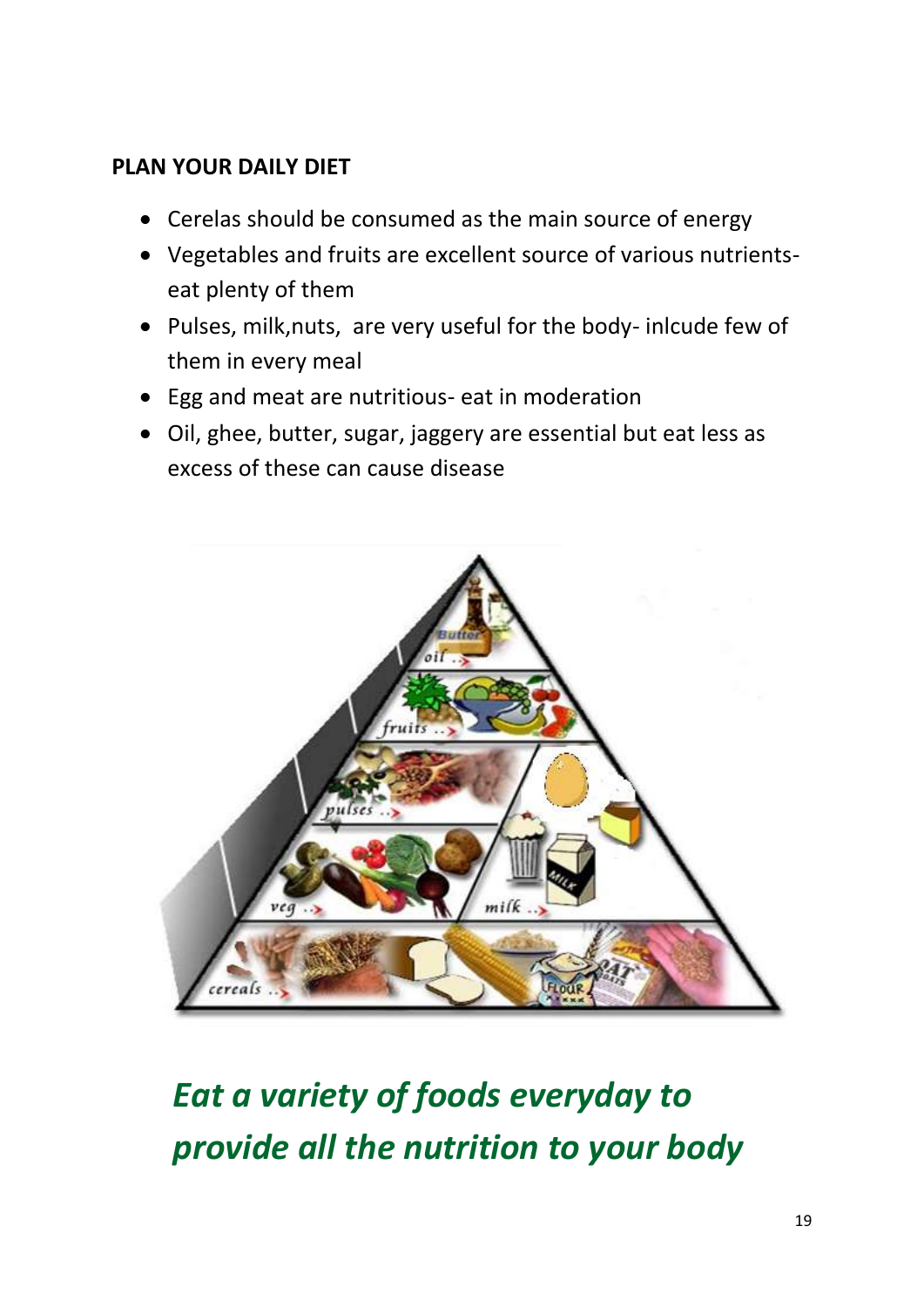# **SESSION 3 IRON AND ANAEMIA**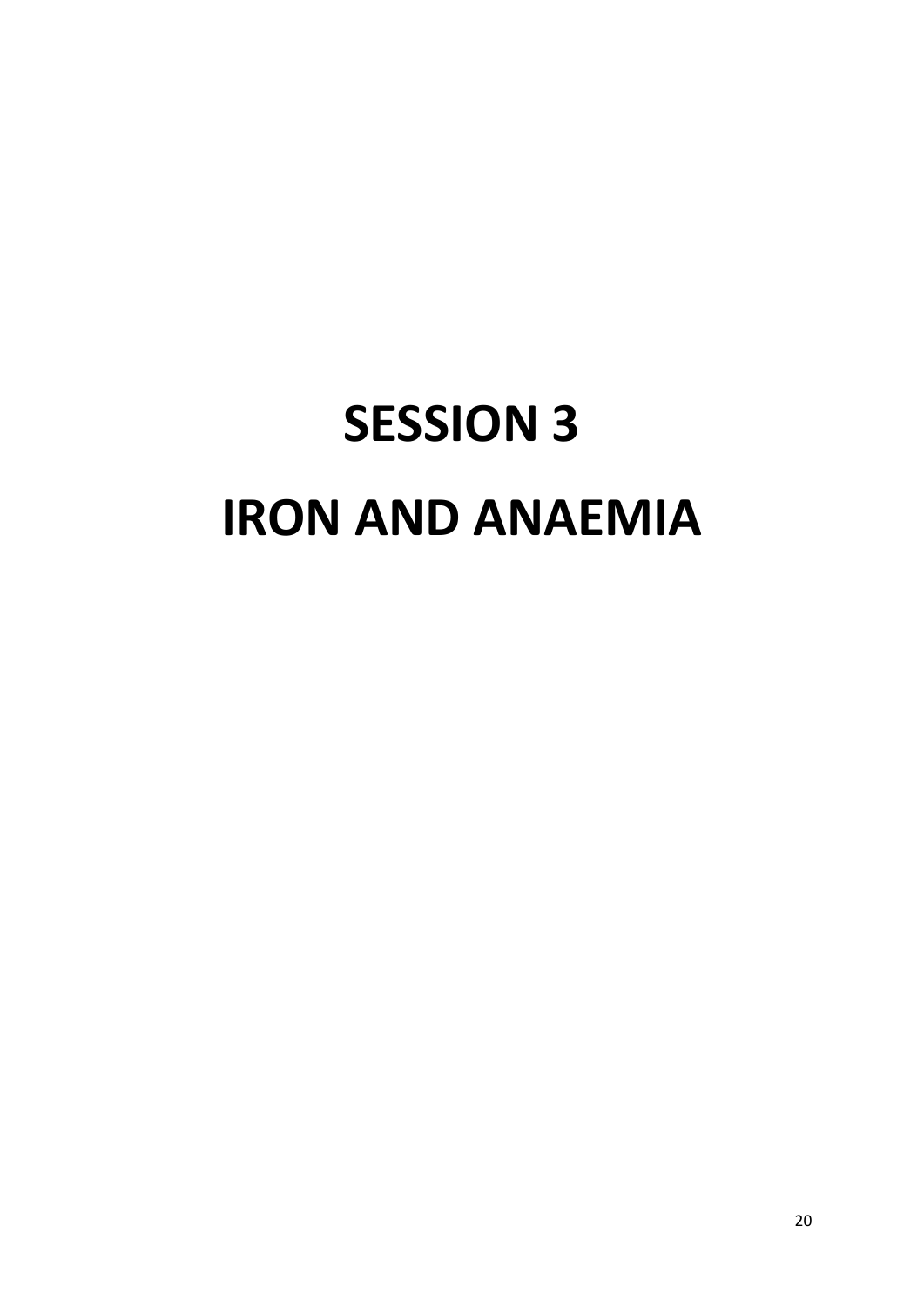#### **IRON- Body's gold**



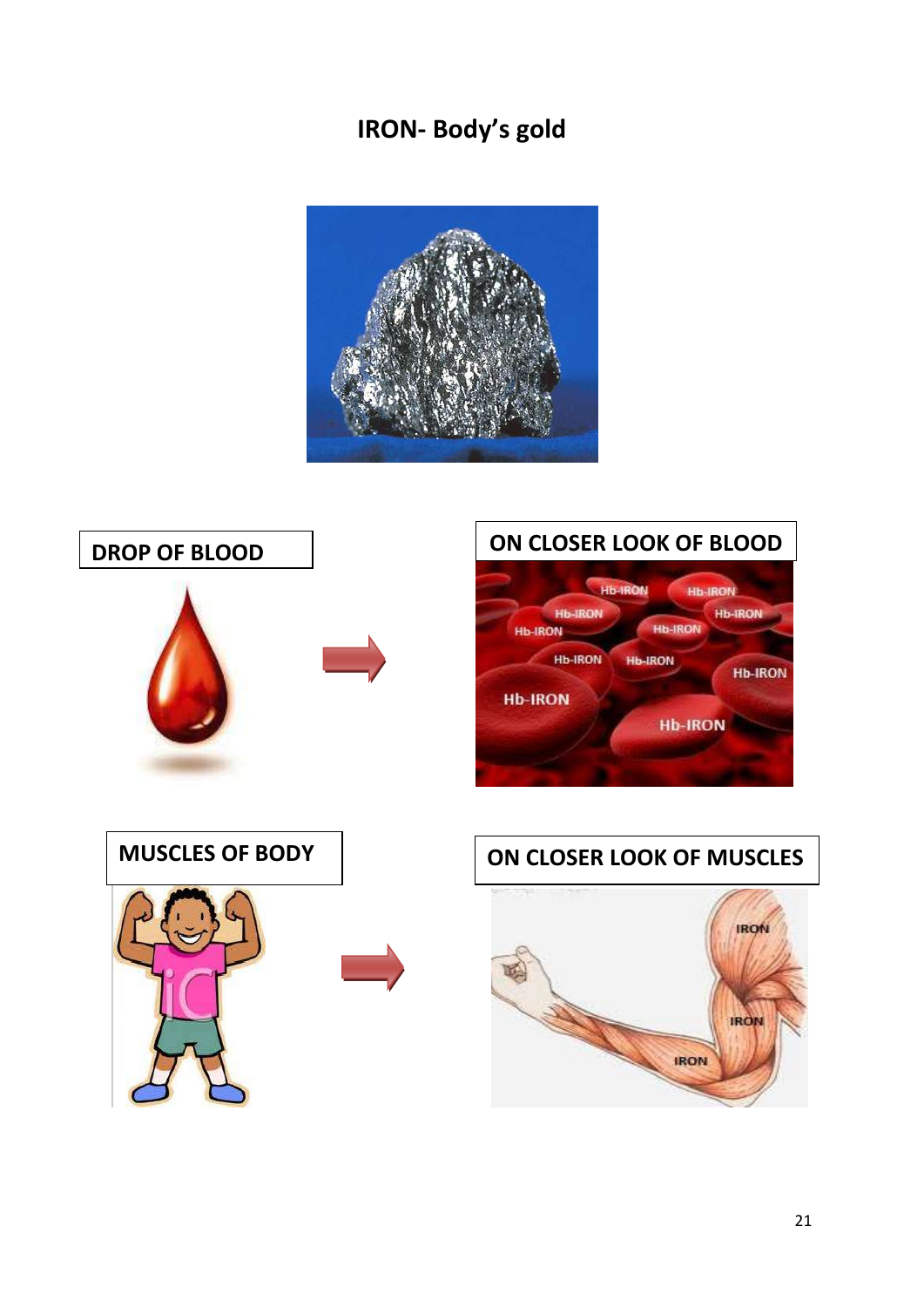Messages

 $\triangleright$  Iron is one of the most essential mineral needed by our body

- $\triangleright$  Iron is mainly present in blood and muscles of body
- **≻On looking at Blood very closely- blood have** large number of very small disc like Red Blood Cells
- $\triangleright$  Red blood cells contain haemoglobin which gives blood red colour
- Haemoglobin have iron
- We get iron for our body through foods such as sag, spinach, chaulai, onion stalks, mustard leaves, fenugreek leaves, mint, Bengal gram, soyabean, red gram, black gram, meat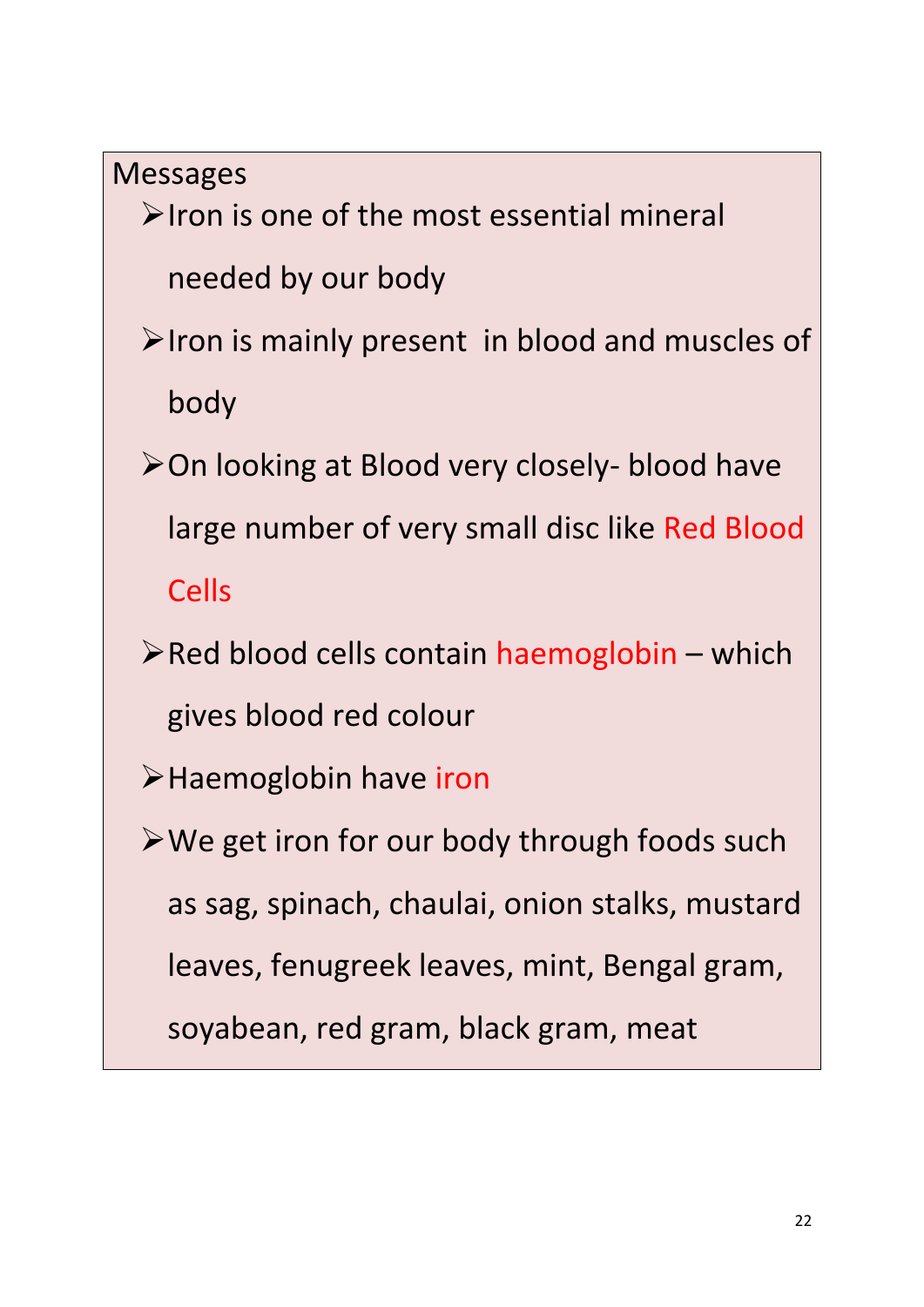#### **What happen when our body have too little iron?**



**Normal blood in body with enough iron**





**Too little iron in body** 

**Pale Blood because of less haemoglobin and Iron** 

**ANAEMIA**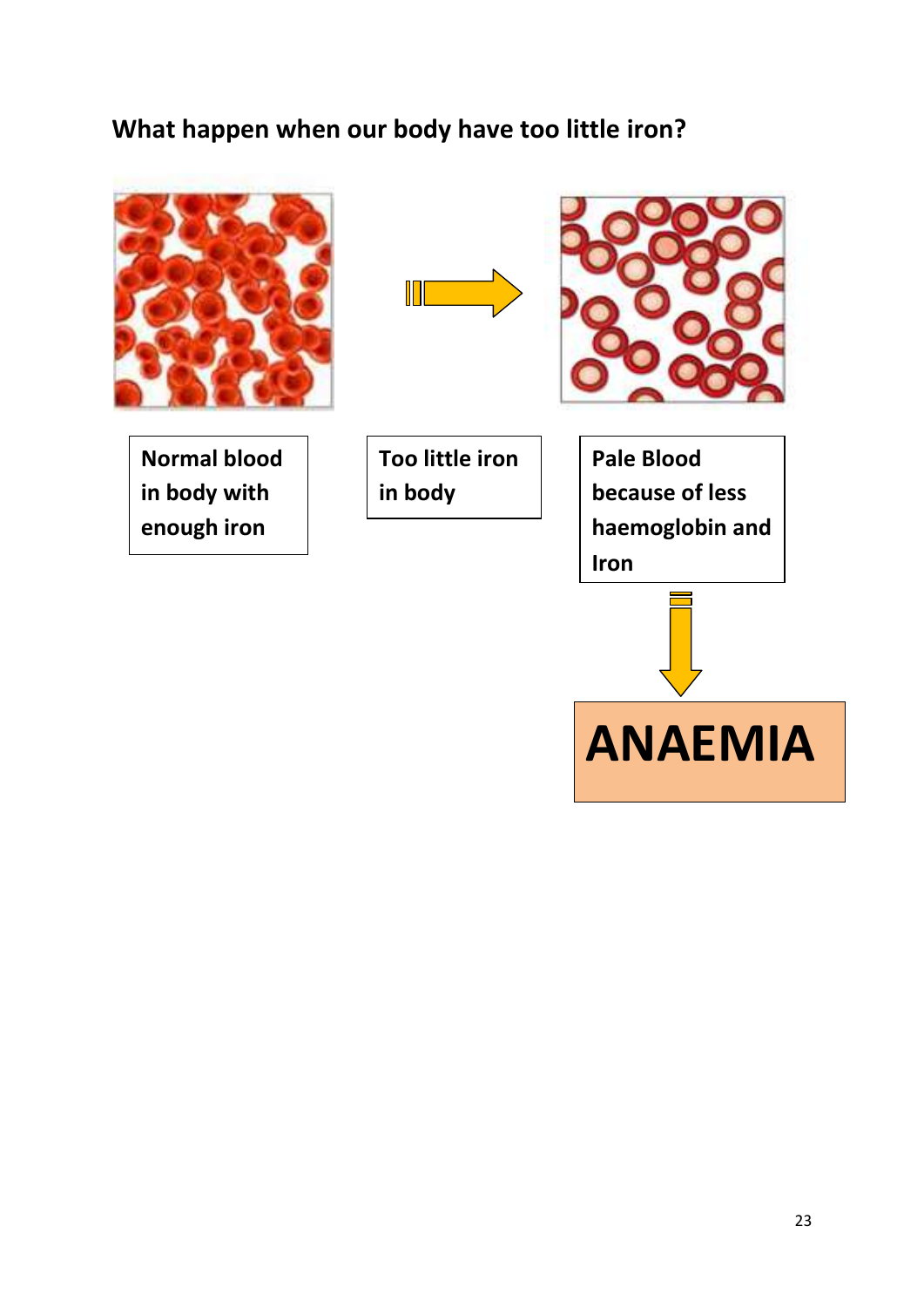#### **Messages**

- Too little iron in the body lead to less iron in blood
- $\triangleright$  Due to less iron in blood haemoglobin and red blood cells in blood decrease and blood becomes pale and thin
- >This condition of pale and thin blood due to less haemoglobin is called ANAEMIA.
- ≻So, Anaemia is less haemoglobin in blood due to less iron in the body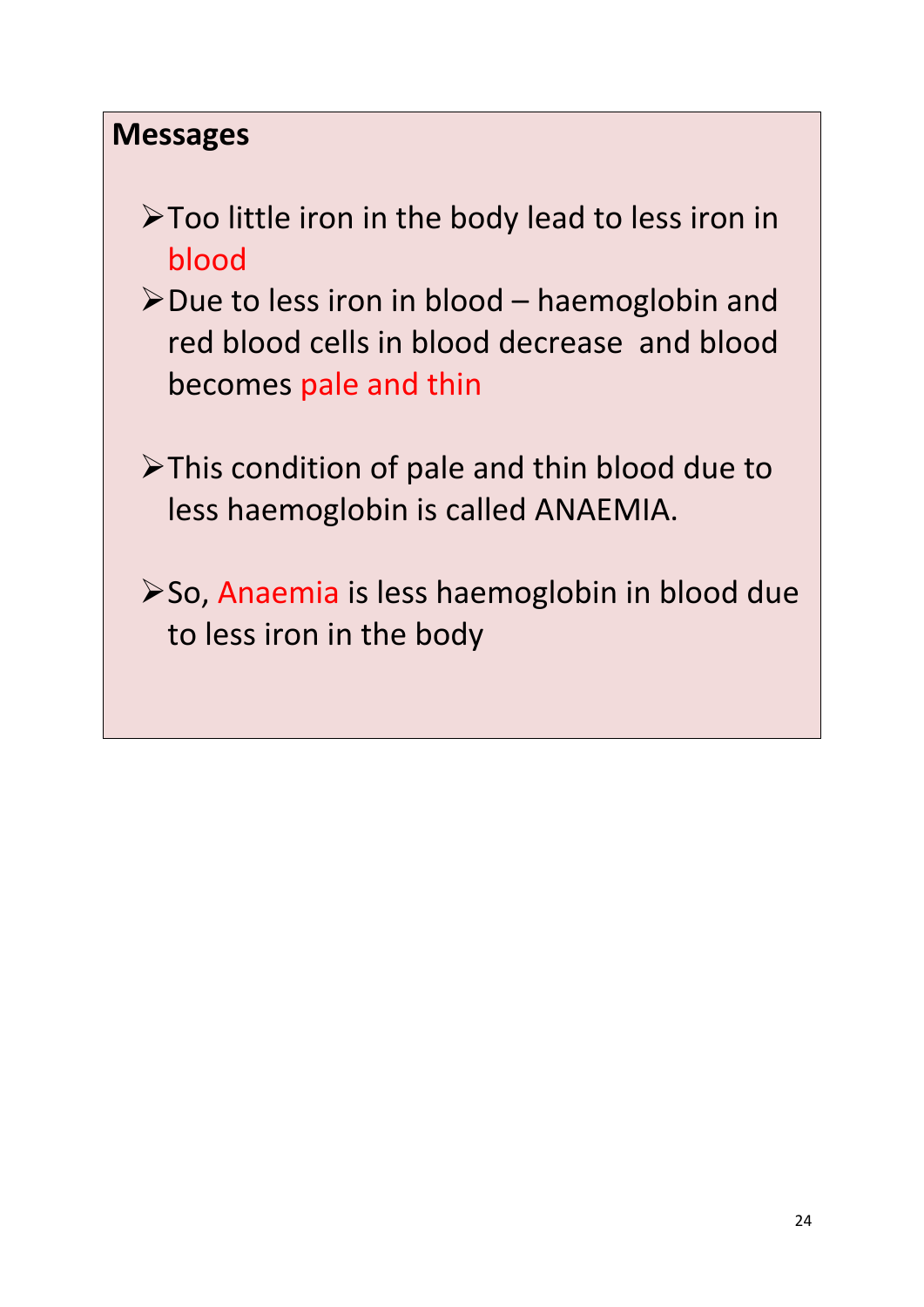# **SESSION 4 ANAEMIA- Causes and prevention**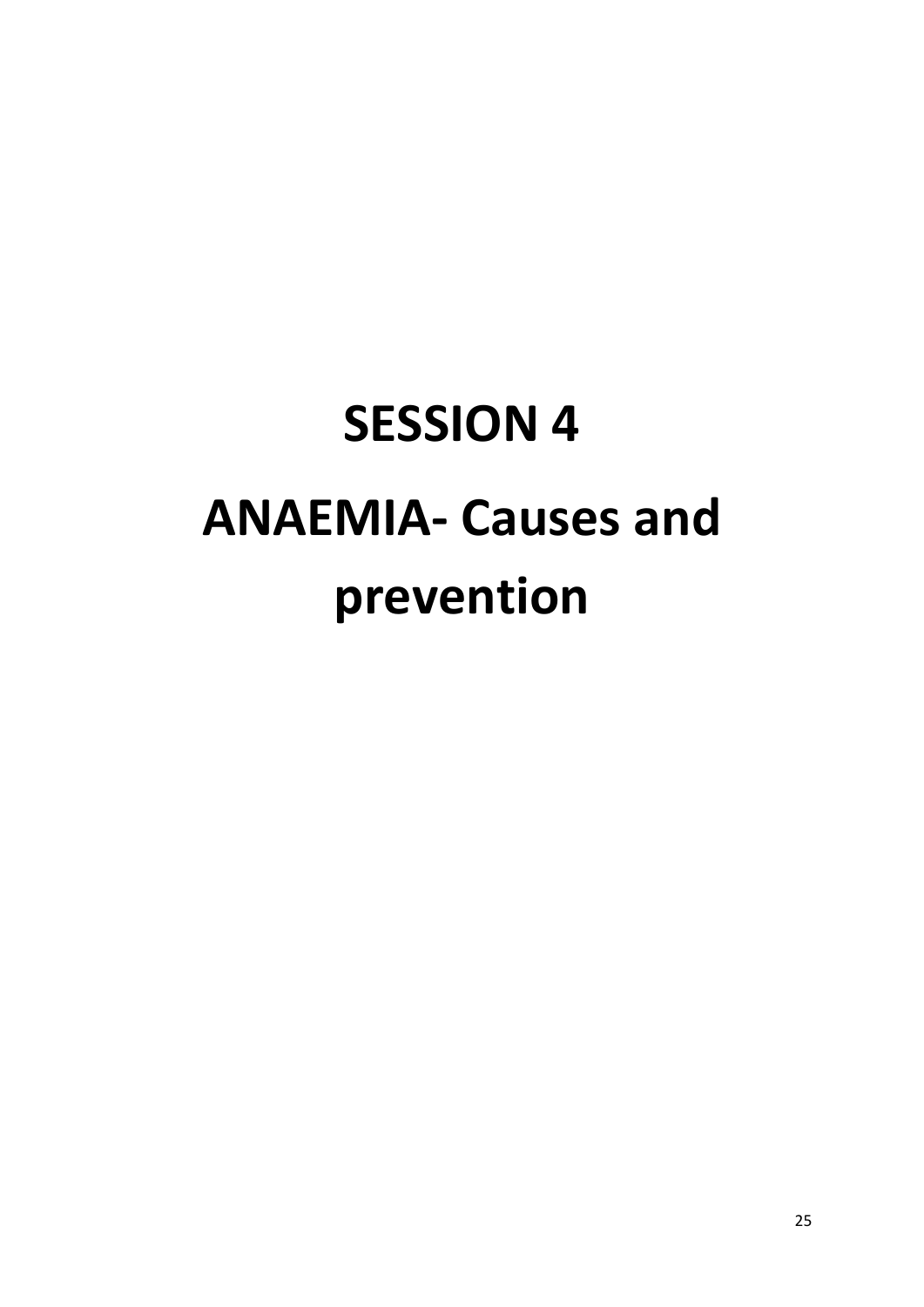#### **How does iron becomes less in our body and one become anaemic?**

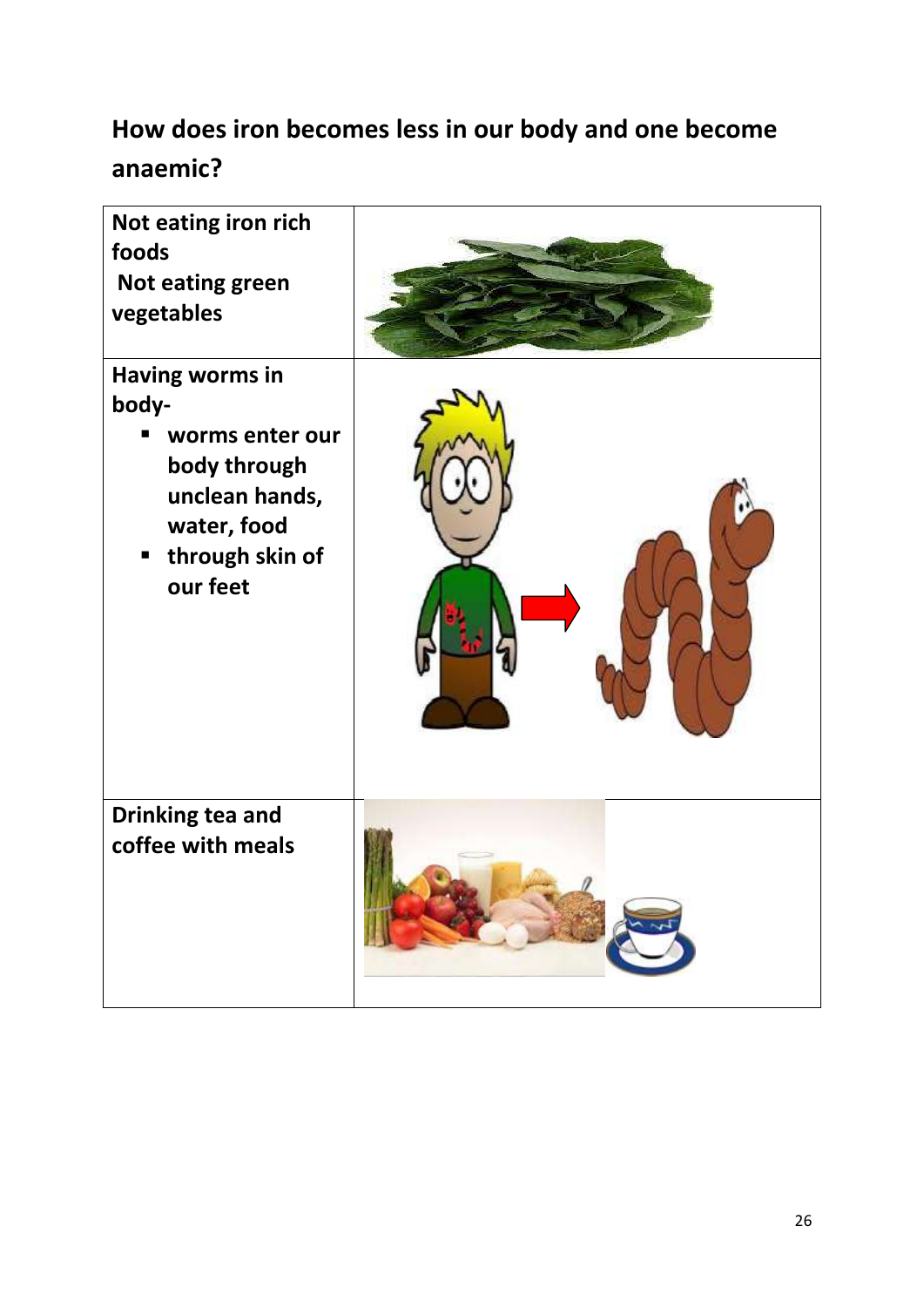**Messages**

- **If we do not eat iron rich food in our daily diet we can become anaemic**
- **Worms feed on our blood and lead to loss of blood and iron from our body leading to anaemia**
- **Tea and coffee prevents iron in food from reaching our body – leading to less iron in body and anaemia**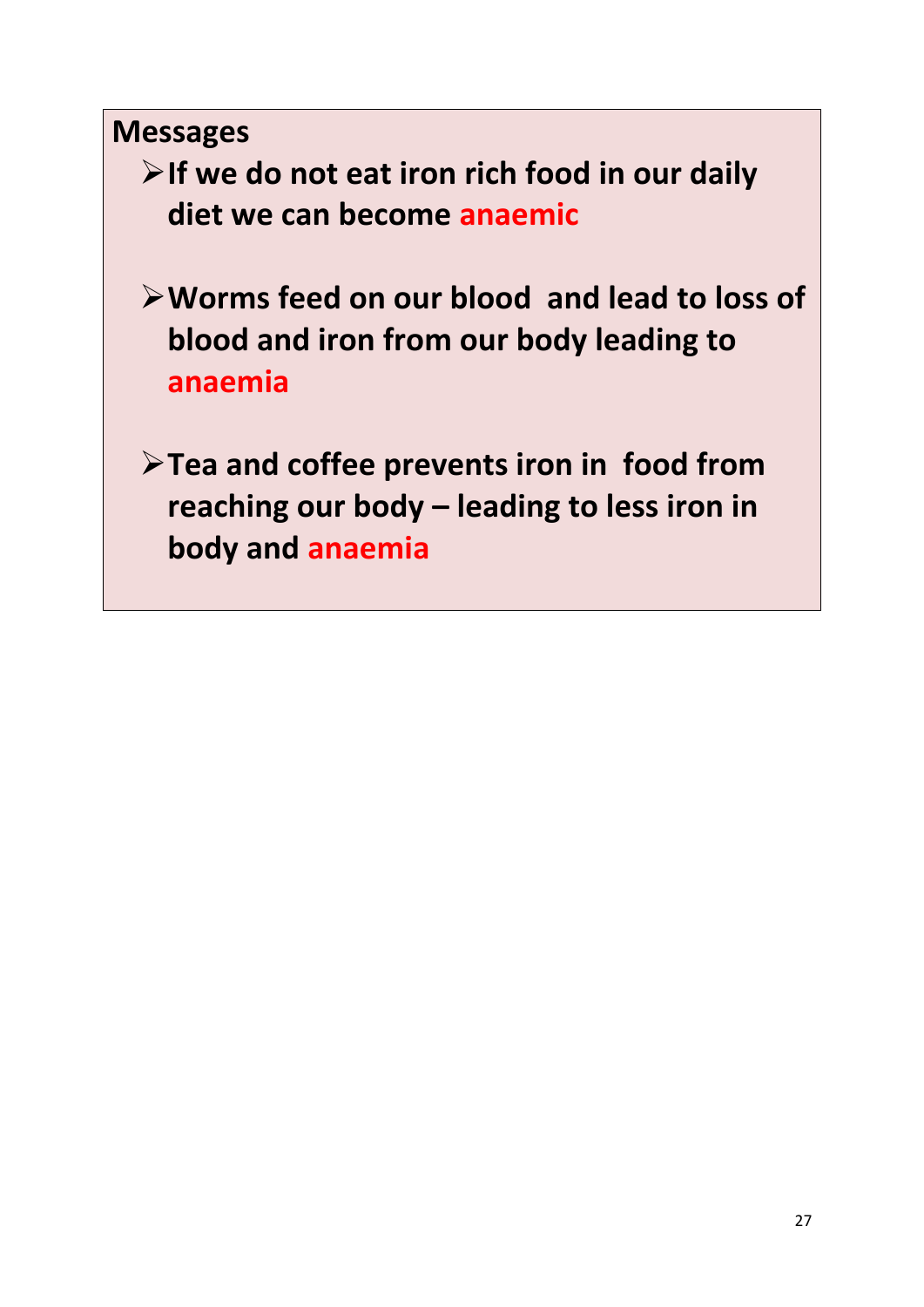### **What will happen to me when my blood is pale and thin due to Anaemia?**

| You will feel tired most of<br>the time<br>• You will not feel energetic |     |
|--------------------------------------------------------------------------|-----|
| • You will feel sleepy all the<br>time                                   | 22Z |
| You will have difficulty in<br>concentrating                             |     |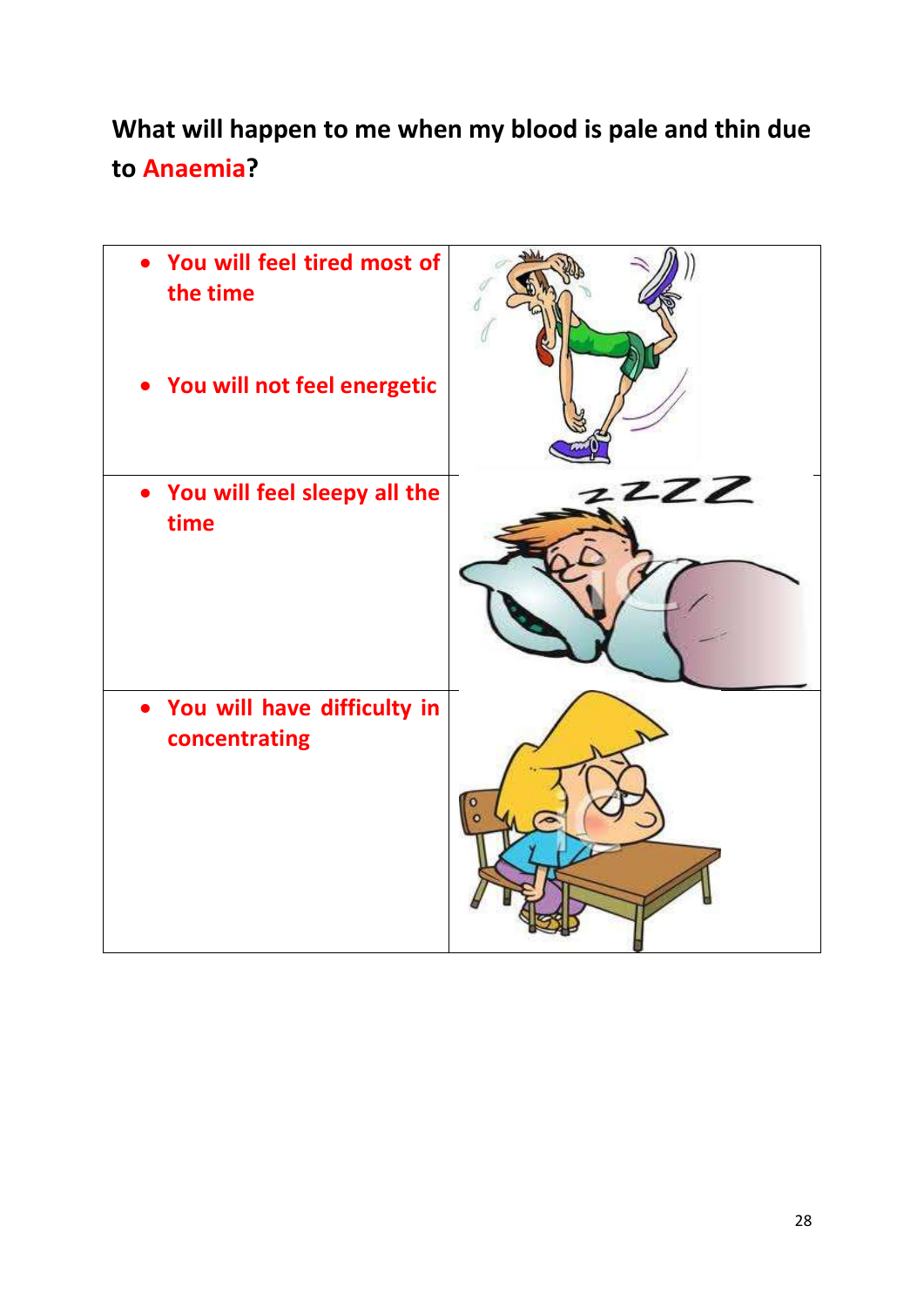| will have lowered<br>You<br>grasping power               | <b>Lake day</b><br>C Mystie Arts, LEC |
|----------------------------------------------------------|---------------------------------------|
| You will have repeated<br>$\bullet$<br><b>infections</b> | $\frac{1}{2}$<br>お 米                  |
| will not feel<br>like<br>• You<br>eating anything        | $\epsilon$ as                         |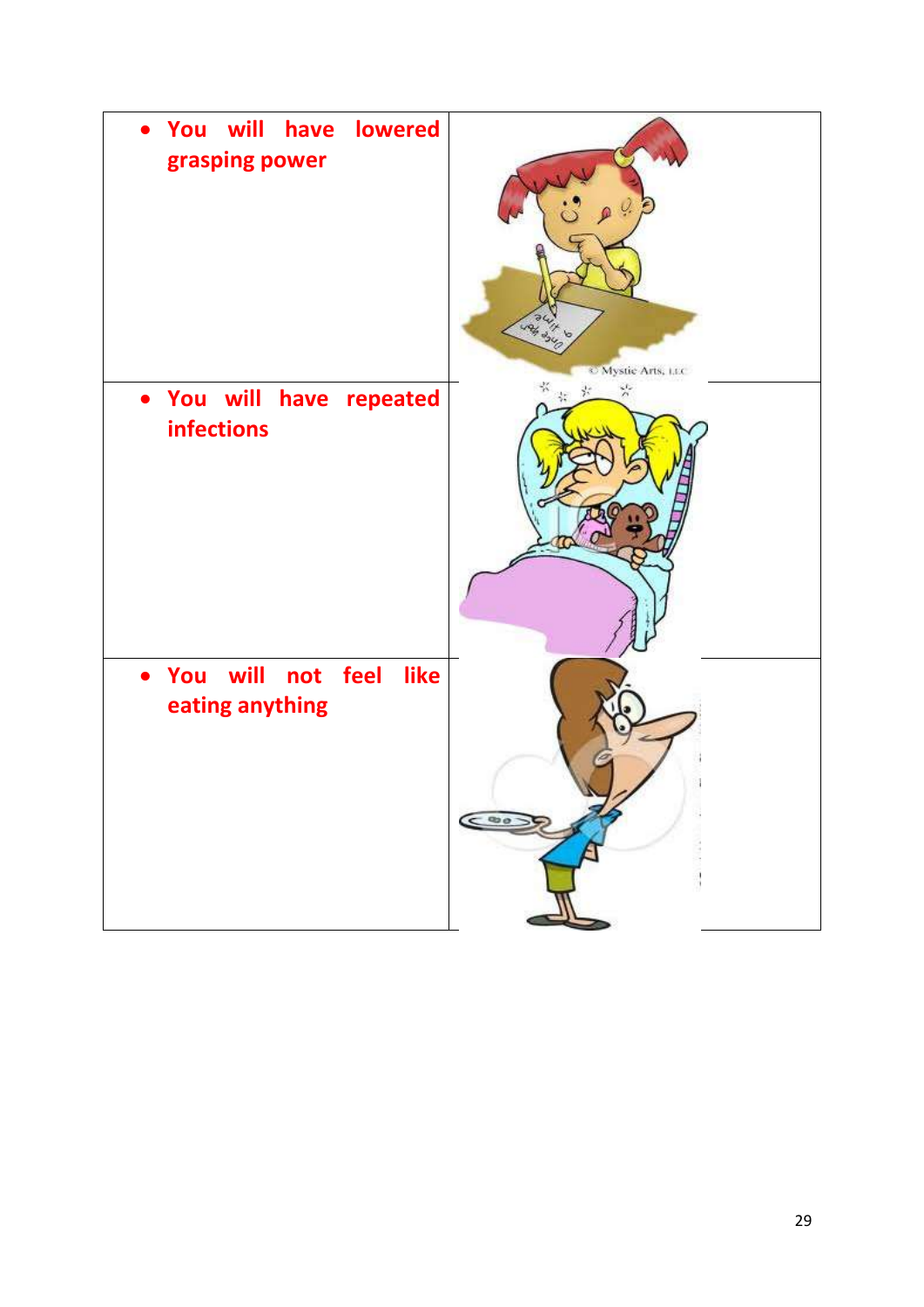### **Messages**

**You will also have** 

- **soreness of the mouth, with cracks at the corners,**
- **shortness of breath and frequent headaches, particularly with exercise,**
- **whiteness or pallor in the lower eyelid, tongue, overall skin, nails, palms of the hand,**
- **leg cramps,**
- **will lose interest in play and studies and**
- **will have craving for strange substances such as paper, ice, or dirt.**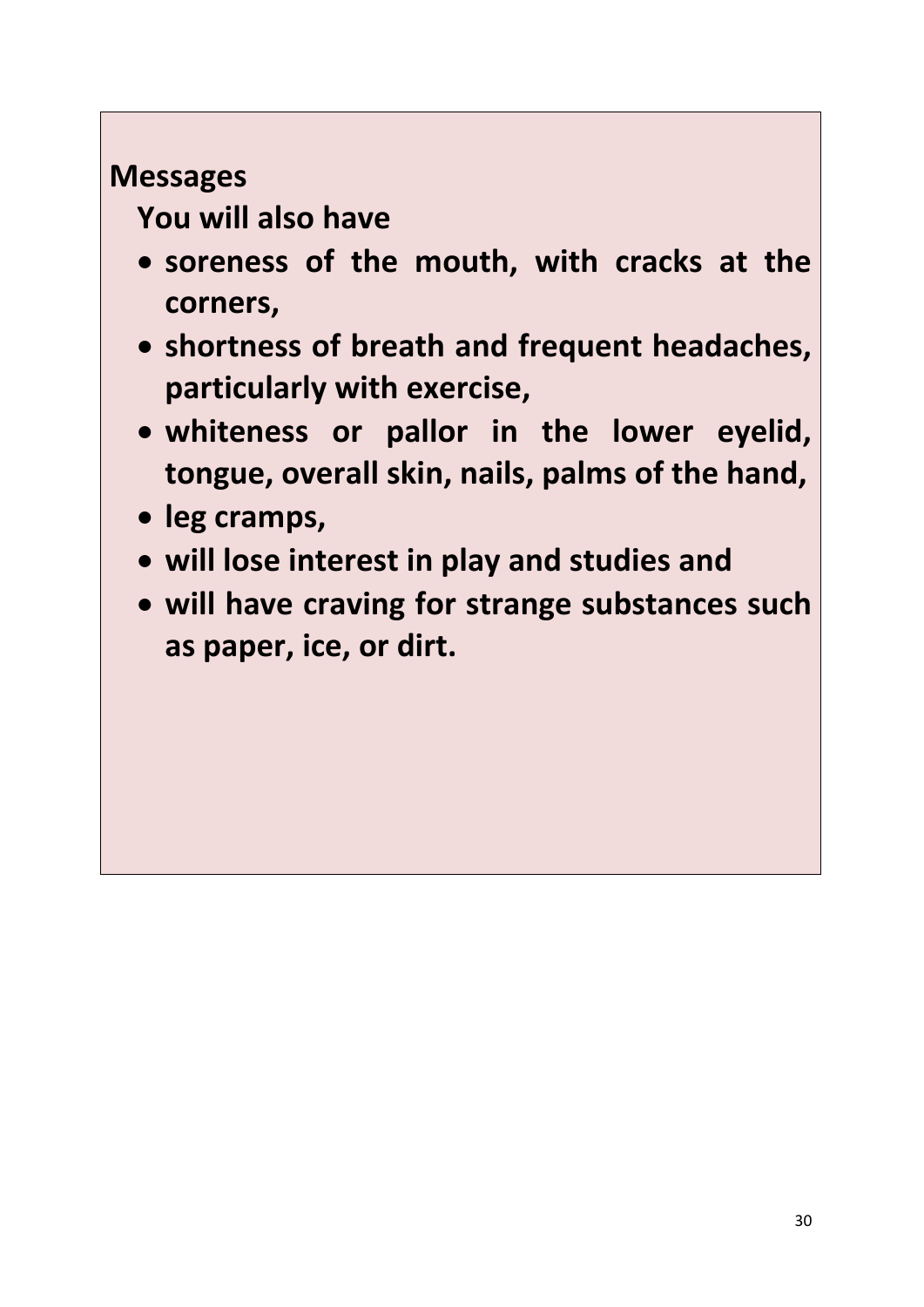#### **How to prevent anaemia?**

| Eat<br>iron<br>foods                                                     | rich   Some Iron rich foods |                       |
|--------------------------------------------------------------------------|-----------------------------|-----------------------|
|                                                                          |                             |                       |
|                                                                          | Chauali<br><b>Pulses</b>    | Corainder             |
|                                                                          | Mint                        | <b>Mustard leaves</b> |
| Avoid taking tea,<br>coffee and cold<br>drinks with<br>or<br>after meals |                             |                       |
| <b>Prevent</b><br>worm<br>infection by                                   |                             |                       |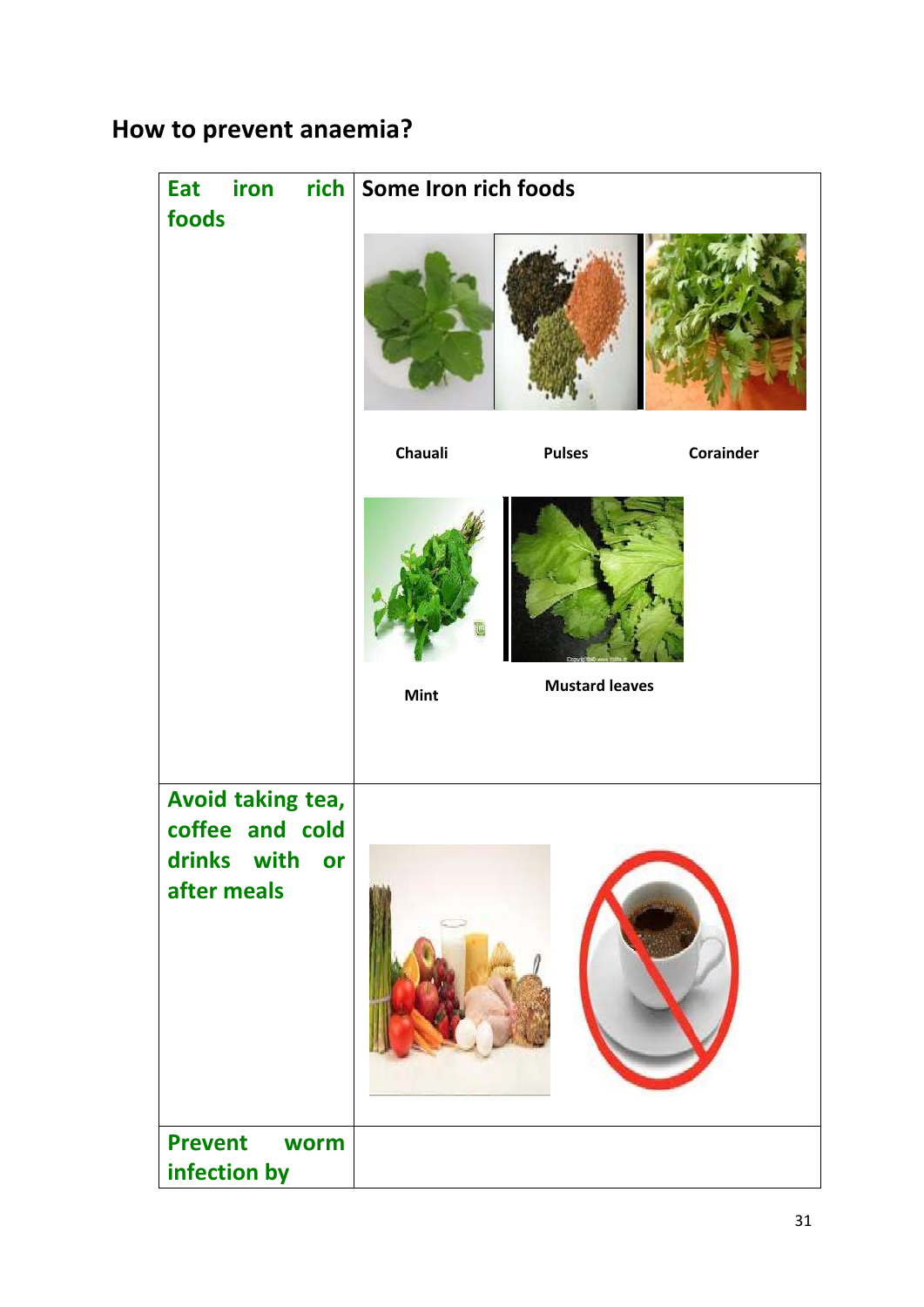**Wearing slippers all the time Washing hands before eating food Washing hands after use of toilet and contact with animals Washing raw vegetable and fruits before eating Using clean water for**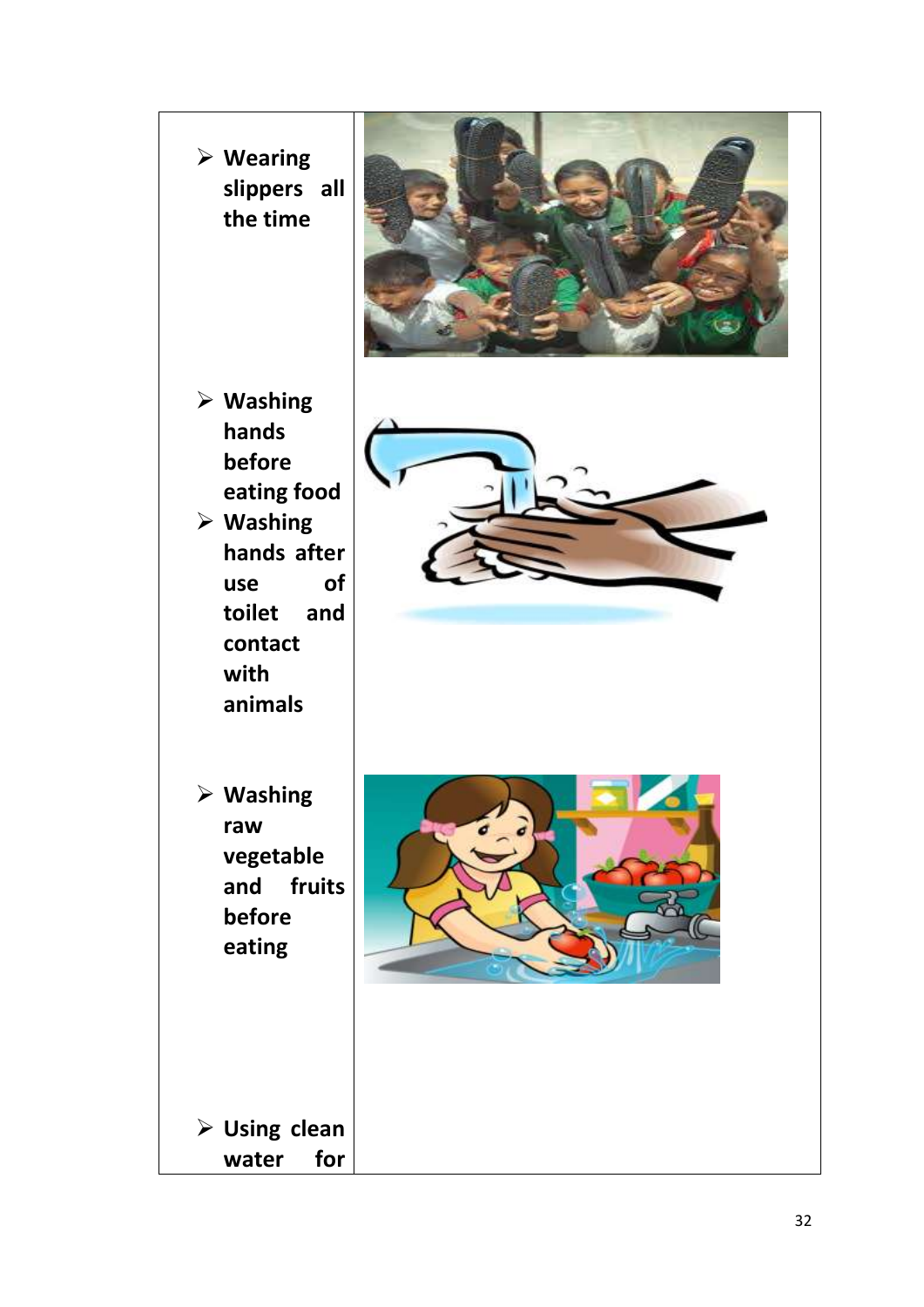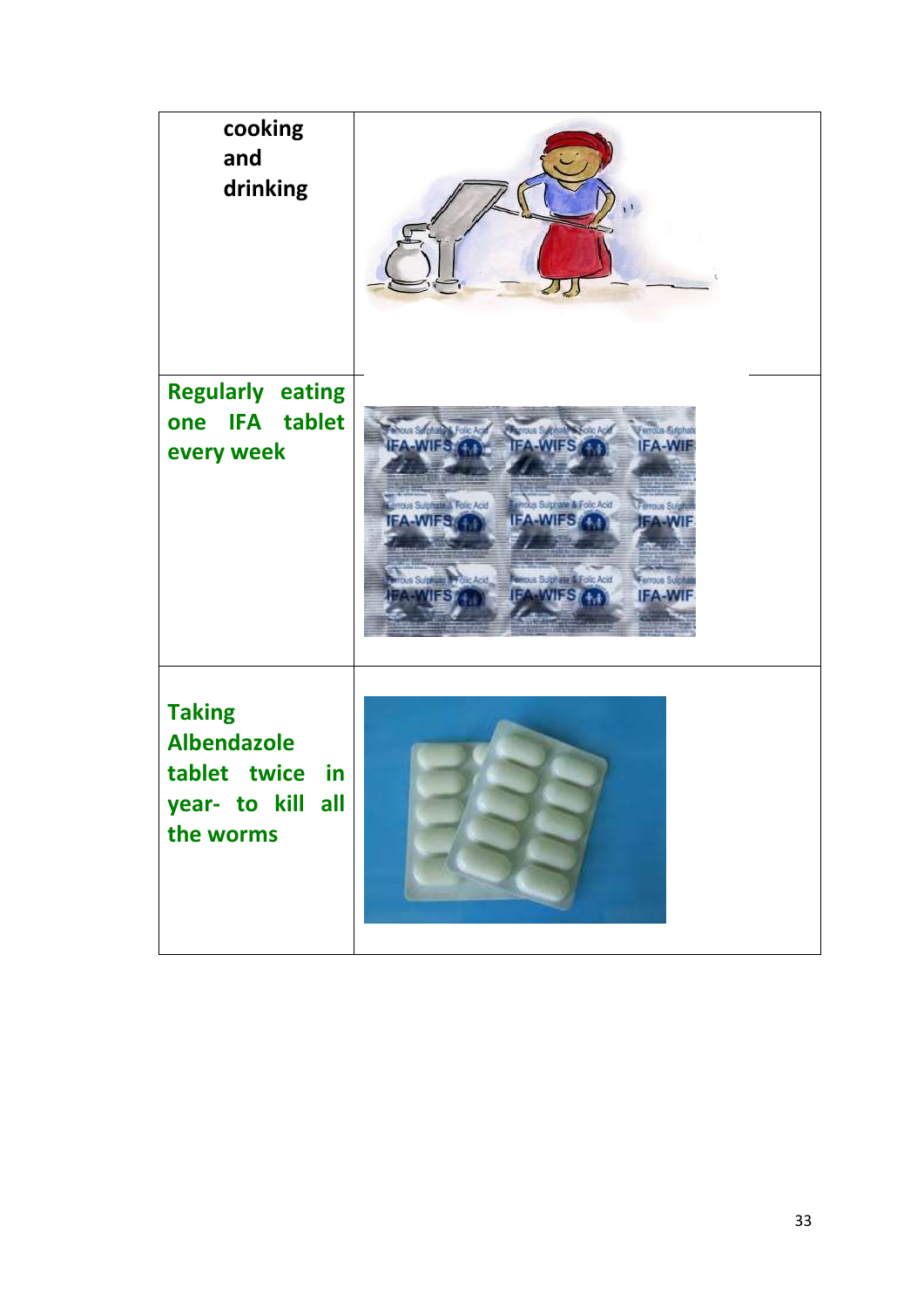# **SESSION 5- PHYSICAL ACTIVITY**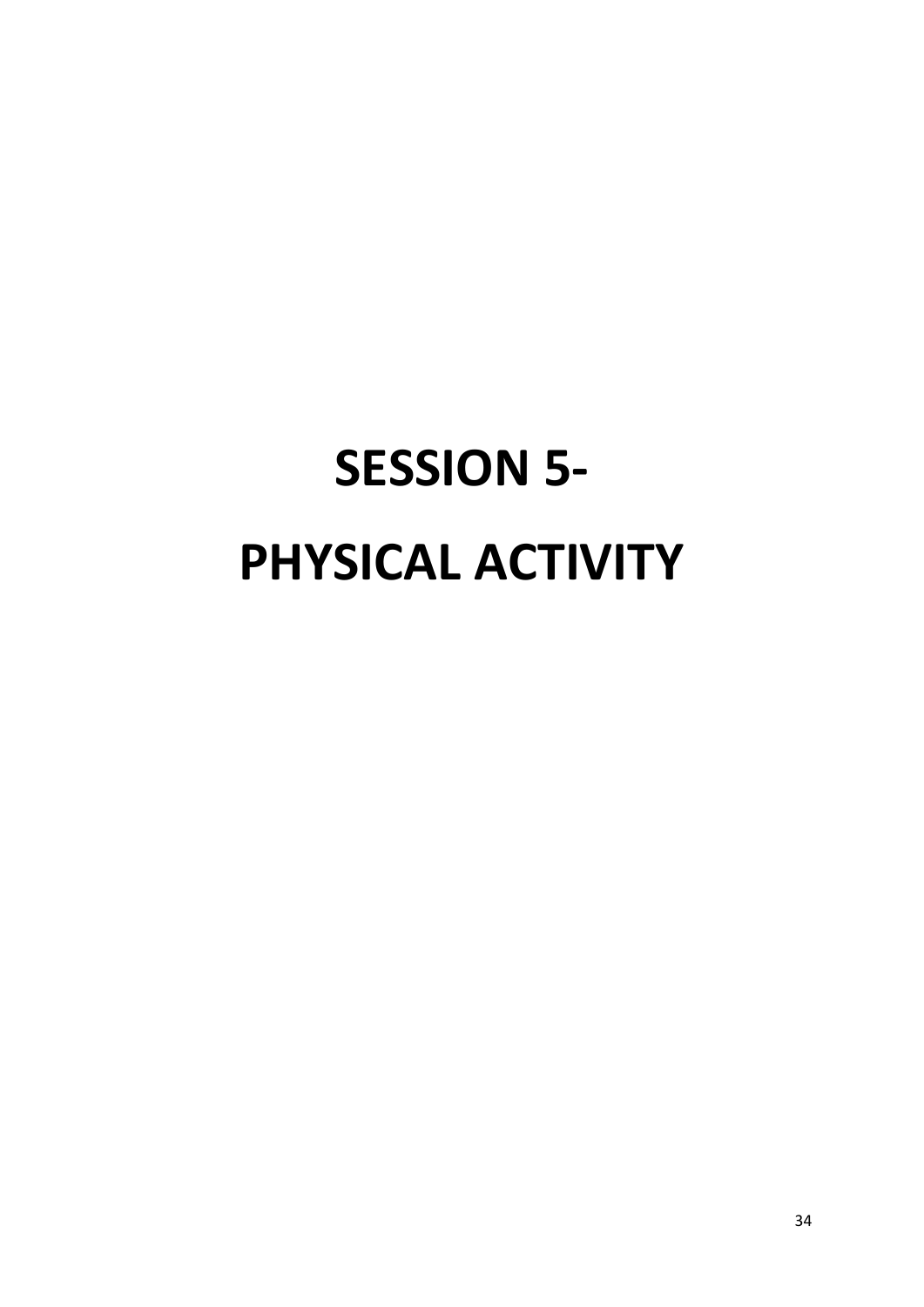### **Regular physical activity in adolescence is important**

- $\checkmark$  To build strength
- $\checkmark$  To build healthy bones
- $\checkmark$  For healthy muscles
- To decrease stress, anxiety
- To increase self-esteem
- $\checkmark$  Help reduce risk of obesity, diabetes, hypertension, cancer
- $\checkmark$  Promotes psychological well being
- $\checkmark$  May improve concentration and attentiveness in classroom

### *At least 60 minutes of physical activity daily*

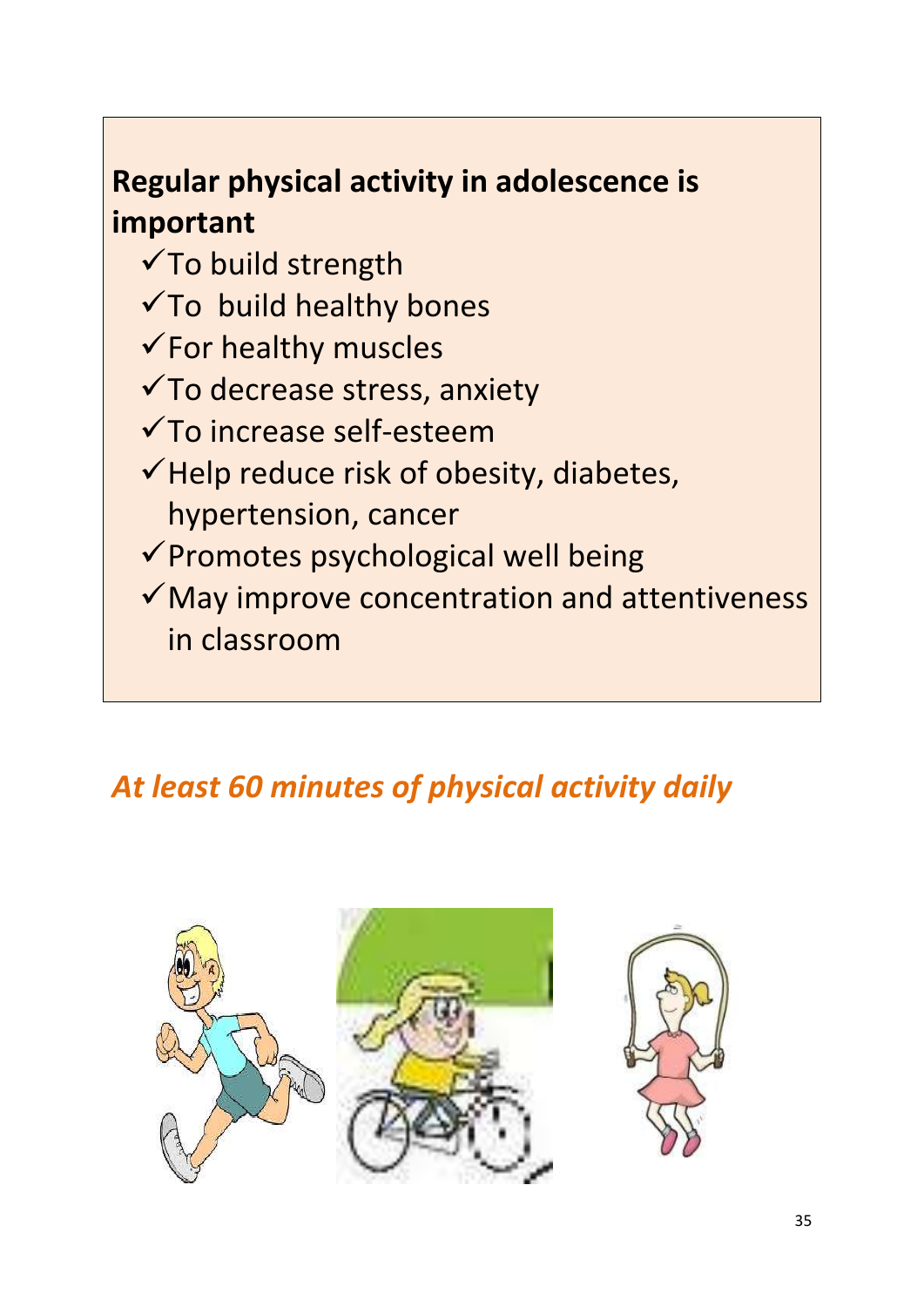#### Messages

### **Benefits of Regular physical activity:**

Regular physical activity lowers your blood

pressure and cholesterol in blood

*High cholesterol in blood can cause heart problems* 

- $\triangleright$  Regular physical activity lower chance of gut and breast cancer
- $\triangleright$  Regular physical activity strengthen your bone and muscles and slow the loss of bone that comes with age
- $\triangleright$  Regular physical activity help you keep your thinking, learning and judgement sharp

#### **Long term Physical inactivity could lead to :**

- Overweight and obesity
- High risk of high blood pressure, asthma,
	- arthritis, diabetes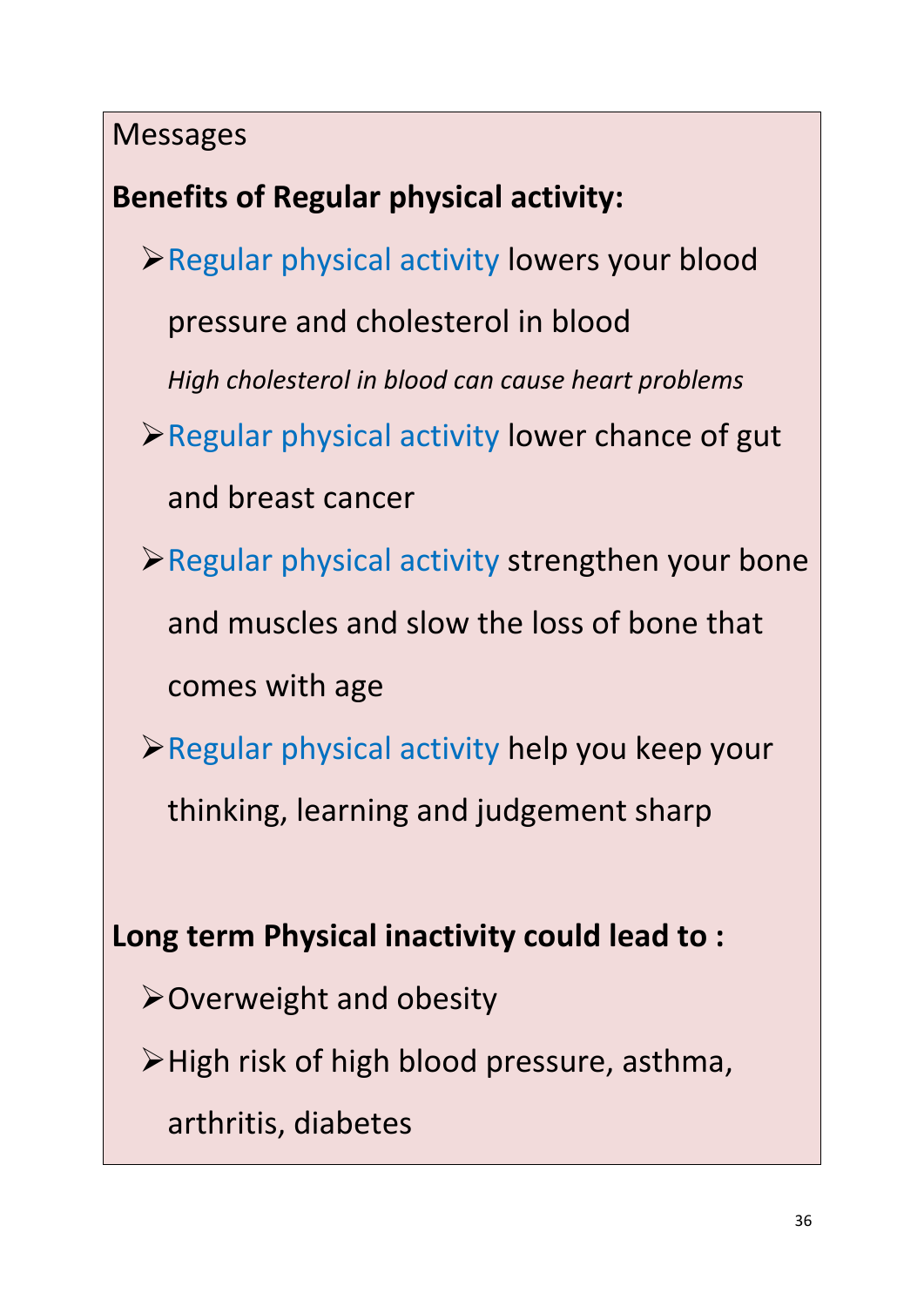**What type of physical, activity one should do?**